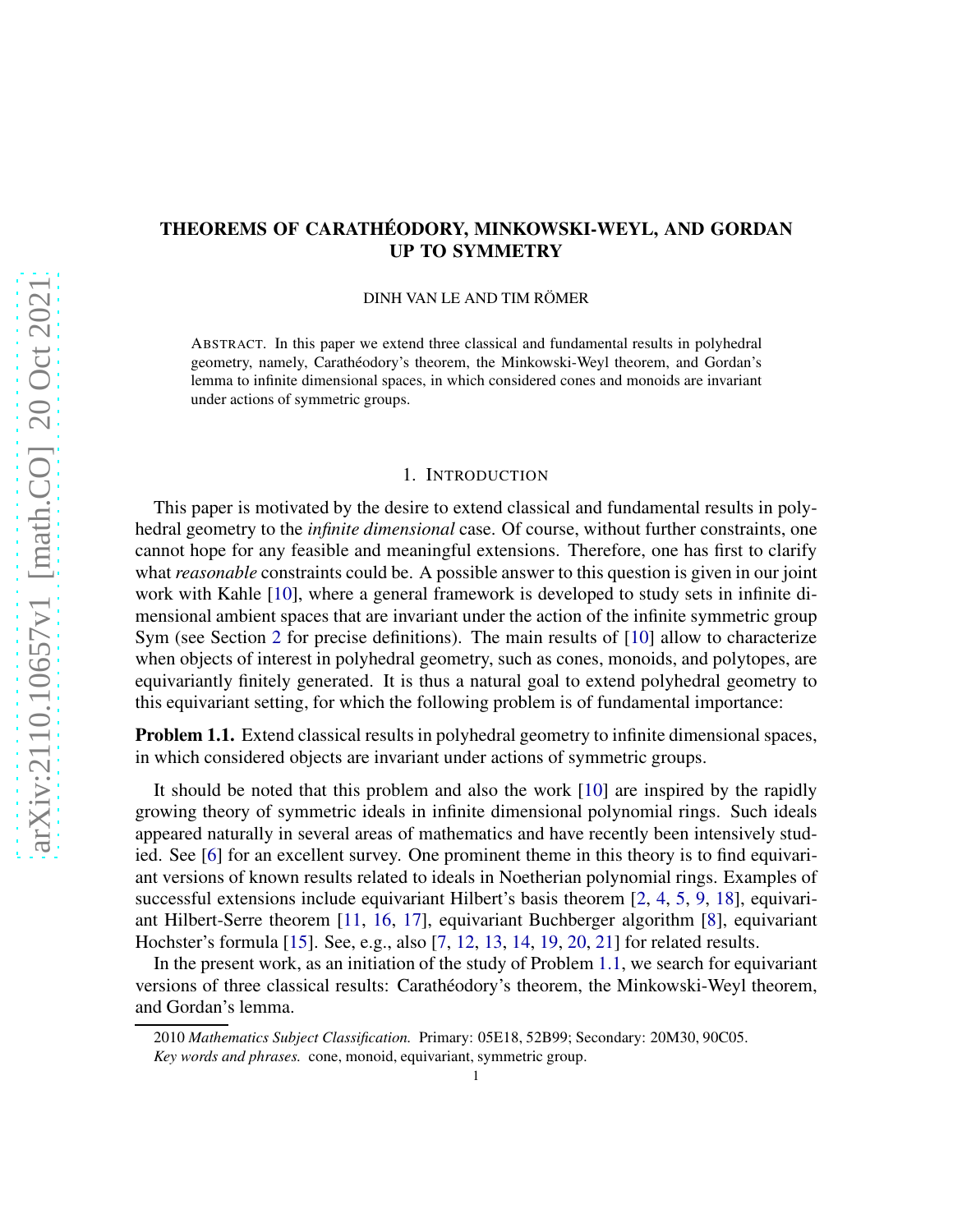More specifically, the following questions and conjecture are considered:

<span id="page-1-1"></span>Question 1.2. Given a Sym-invariant cone  $C \subseteq \mathbb{R}^{\infty}$  with generating set *A* and  $u \in C$ , what is the bound for the number of elements of  $A$  needed to generate  $u$ ? Is there a uniform bound for all  $u \in \mathbb{C}$ ?

<span id="page-1-2"></span>Question 1.3. Let  $C \subseteq \mathbb{R}^{\infty}$  be a Sym-equivariantly finitely generated cone. Is the dual cone *C* <sup>∗</sup> of *C* also Sym-equivariantly finitely generated?

<span id="page-1-0"></span>**Conjecture 1.4.** Let  $C \subseteq \mathbb{R}^{\infty}$  be a Sym-equivariantly finitely generated rational cone. Then  $M = C \cap \mathbb{Z}^{\infty}$  is a Sym-equivariantly finitely generated normal monoid.

Note that a local version of Conjecture [1.4](#page-1-0) (stated for a chain of finite dimensional cones) has been studied in a special case by Ananiadi in her thesis (see [\[1,](#page-18-19) Conjecture 3.4.4]). There the conjecture is verified for a chain of cones that is Sym-equivariantly generated by one element of  $\mathbb{Z}_{\geq 0}^2$  (see [\[1,](#page-18-19) Theorem 3.4.6]).

Our general approach to the above questions is to employ the framework developed in [\[10\]](#page-18-0). More precisely, to any *global* cone  $C \subseteq \mathbb{R}^{\infty}$  one can associate a chain of *local* cones  $\mathscr{C} = (C_n)_{n \geq 1}$  with  $C_n = C \cap \mathbb{R}^n$  for  $n \geq 1$ . One of the main results of [\[10\]](#page-18-0) is a *local-global principle* [\[10,](#page-18-0) Theorem 4.14] that allows to characterize certain properties of *C* in terms of the chain  $\mathcal C$ . Thus, one can study a global cone *C* via the local cones  $C_n$  in finite dimensional vector spaces and vice versa. A similar idea also applies to monoids in  $\mathbb{Z}^{\infty}$ .

Let us now outline the main results of the paper. Regarding Question [1.2,](#page-1-1) we show that if  $A \subseteq \mathbb{R}^{\infty}_{>$  $\sum_{n=0}^{\infty}$ , then the number of elements of *A* needed to generate  $u \in C$  is bounded by the support size of  $u$  (Theorem [3.1\)](#page-5-0). This bound depends on  $u$  and there is no uniform bound for every element of *C* (see Example [3.3\)](#page-6-0). Somewhat unexpectedly, Question [1.3](#page-1-2) admits a negative answer: we show that the dual  $C^*$  of a cone  $C \subseteq \mathbb{R}^\infty$  $\sum_{n=0}^{\infty}$  is too large to be Symequivariantly finitely generated (Theorem [4.9\)](#page-10-0). As a remedy for this, we consider the chain  $\mathscr{C} = (C_n)_{n \geq 1}$  of local cones and give a complete description of the chain  $\mathscr{C}^* = (C_n^*)_{n \geq 1}$ of dual cones (Theorem [4.4\)](#page-7-0). Finally, Conjecture [1.4](#page-1-0) is verified for any cone  $C \subseteq \mathbb{R}^{\infty}$ ≥0 (Theorem [6.1\)](#page-14-0). The main ingredients in the proof of this result are new characterizations of related properties of chains of cones and monoids (Lemmas [5.1,](#page-11-0) [6.2,](#page-14-1) [6.5\)](#page-15-0). One might have noticed that nonnegativity is a vital assumption for our results. The main reason for this restriction is that nonnegativity is necessary to apply the local-global principle [\[10,](#page-18-0) Theorem 4.14] to cones and monoids (see [\[10,](#page-18-0) Section 5] and also Sections [2,](#page-2-0) [5](#page-11-1) for more details).

The remaining parts of the paper are organized as follows. The next section introduces the needed notions and discusses the relationship between a global cone and the corresponding chain of local cones. The answers to Questions [1.2](#page-1-1) and [1.3](#page-1-2) are given in Sections [3](#page-5-1) and [4,](#page-6-1) respectively. Analogously to Section [2,](#page-2-0) we consider in Section [5](#page-11-1) the relationship between a global (normal) monoid and its chain of local monoids. Finally, Section [6](#page-14-2) contains the proof of Conjecture [1.4](#page-1-0) for nonnegative cones and its consequences.

Acknowledgement. The authors are grateful to Thomas Kahle for inspiring discussions related to this paper.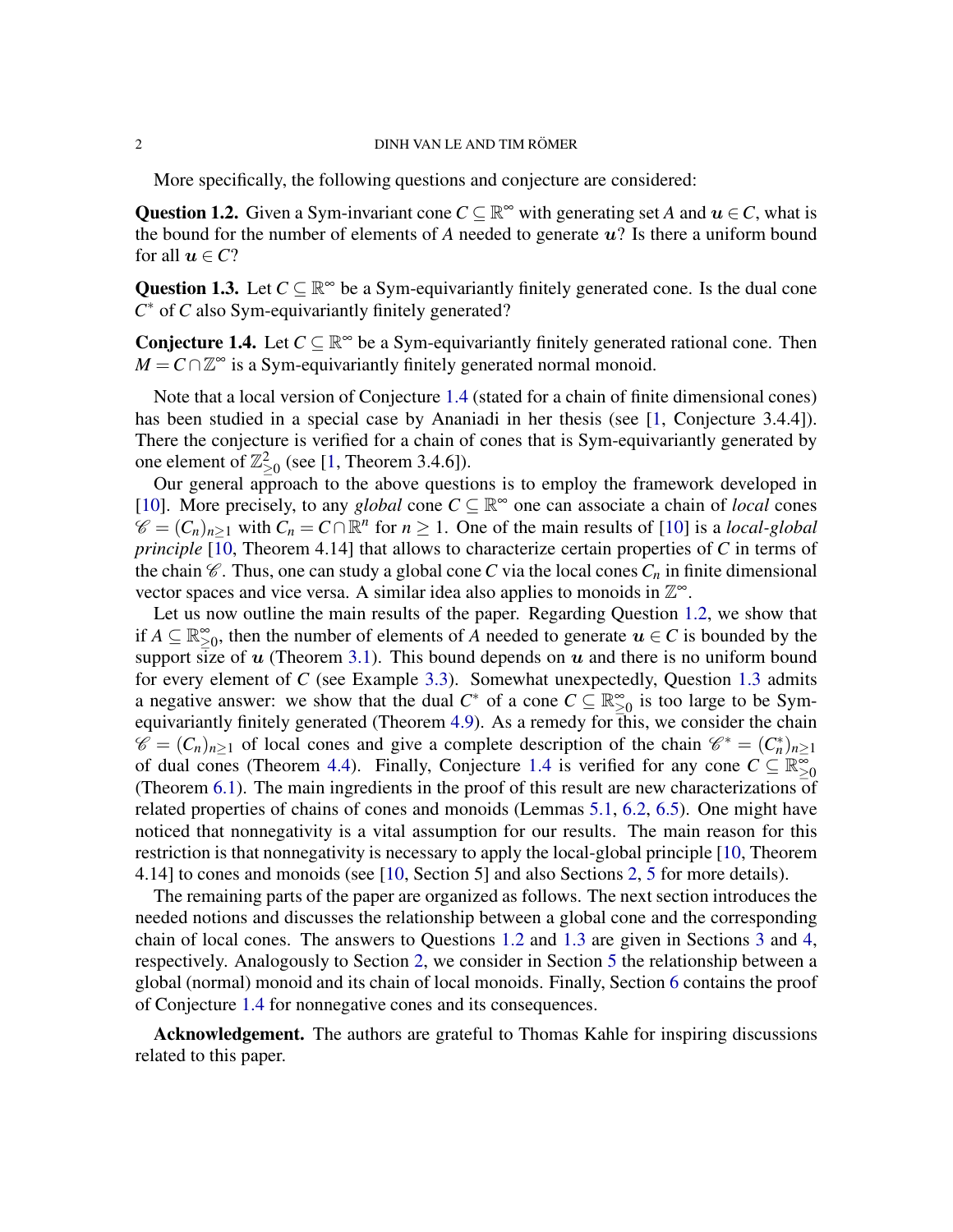## 2. CHAINS OF CONES

<span id="page-2-0"></span>In this section we briefly review the notion of Sym-invariant chains of cones introduced in [\[10\]](#page-18-0). Also the relationship between a chain of cones and the associated global cone is discussed. But let us start with symmetric groups and their actions.

2.1. **Symmetric groups.** With  $\mathbb{N} = \{1, 2, ...\}$  being the set of positive integers, let Sym(N) denote the symmetric group on N, i.e. the group of all permutations of N. For any  $n \in \mathbb{N}$  let Sym(*n*) be the symmetric group on  $[n] = \{1, \ldots, n\}$ . Regarding Sym(*n*) as the subgroup of Sym(N) that fixes every  $k > n+1$ , one obtains an increasing chain of finite subgroups

$$
Sym(1) \subset Sym(2) \subset \cdots \subset Sym(n) \subset \cdots,
$$

whose limit is the infinite subgroup

$$
Sym(\infty) = \bigcup_{n \geq 1} Sym(n) \subset Sym(\mathbb{N}).
$$

Notice that Sym( $\infty$ ) consists of all finite permutations of N, i.e. permutations that fix all but finitely many elements of N. In this paper, for simplicity, we often use Sym as an abbreviation for Sym( $\infty$ ).

2.2. **Sym action.** Let  $\mathbb{R}^N$  be the usual Cartesian power of  $\mathbb{R}$  with index set  $\mathbb{N}$ . For any  $n \in \mathbb{N}$ the vector space  $\mathbb{R}^n$  is considered as a subspace of  $\mathbb{R}^{\mathbb{N}}$ , in which each  $(u_1,...,u_n) \in \mathbb{R}^n$  is identified with

$$
(u_1,\ldots,u_n,0,0,\ldots)\in\mathbb{R}^{\mathbb{N}}
$$

.

In this manner, we have an increasing chain of finite dimensional subspaces

$$
\mathbb{R} \subset \mathbb{R}^2 \subset \cdots \subset \mathbb{R}^n \subset \cdots,
$$

whose limit is the infinite dimensional subspace

$$
\mathbb{R}^{\infty} = \bigcup_{n \geq 1} \mathbb{R}^n \subset \mathbb{R}^{\mathbb{N}}.
$$

Note that  $\mathbb{R}^{\infty}$  consists of all elements of  $\mathbb{R}^{\mathbb{N}}$  of finite support. Here, the *support* of an element  $\boldsymbol{u} = (u_1, u_2, \dots) \in \mathbb{R}^{\mathbb{N}}$  is defined as

$$
\mathrm{supp}(\boldsymbol{u}) = \{i \in \mathbb{N} \mid u_i \neq 0\} \subseteq \mathbb{N}
$$

and  $|\text{supp}(u)|$  is called the *support size* of u. Let

$$
width(\boldsymbol{u}) = sup\{i \in \mathbb{N} \mid i \in supp(\boldsymbol{u})\}
$$

denote *width* of **u**. Then  $\mathbb{R}^{\infty}$  can also be described as the subset of  $\mathbb{R}^{\mathbb{N}}$  consisting of elements with finite width. Moreover,  $\mathbb{R}^n = \{u \in \mathbb{R}^{\mathbb{N}} \mid \text{width}(u) \leq n\}$  for all  $n \in \mathbb{N}$ . By definition, it is also clear that  $|\text{supp}(u)| \le \text{width}(u)$  for any  $u \in \mathbb{R}^{\mathbb{N}}$ .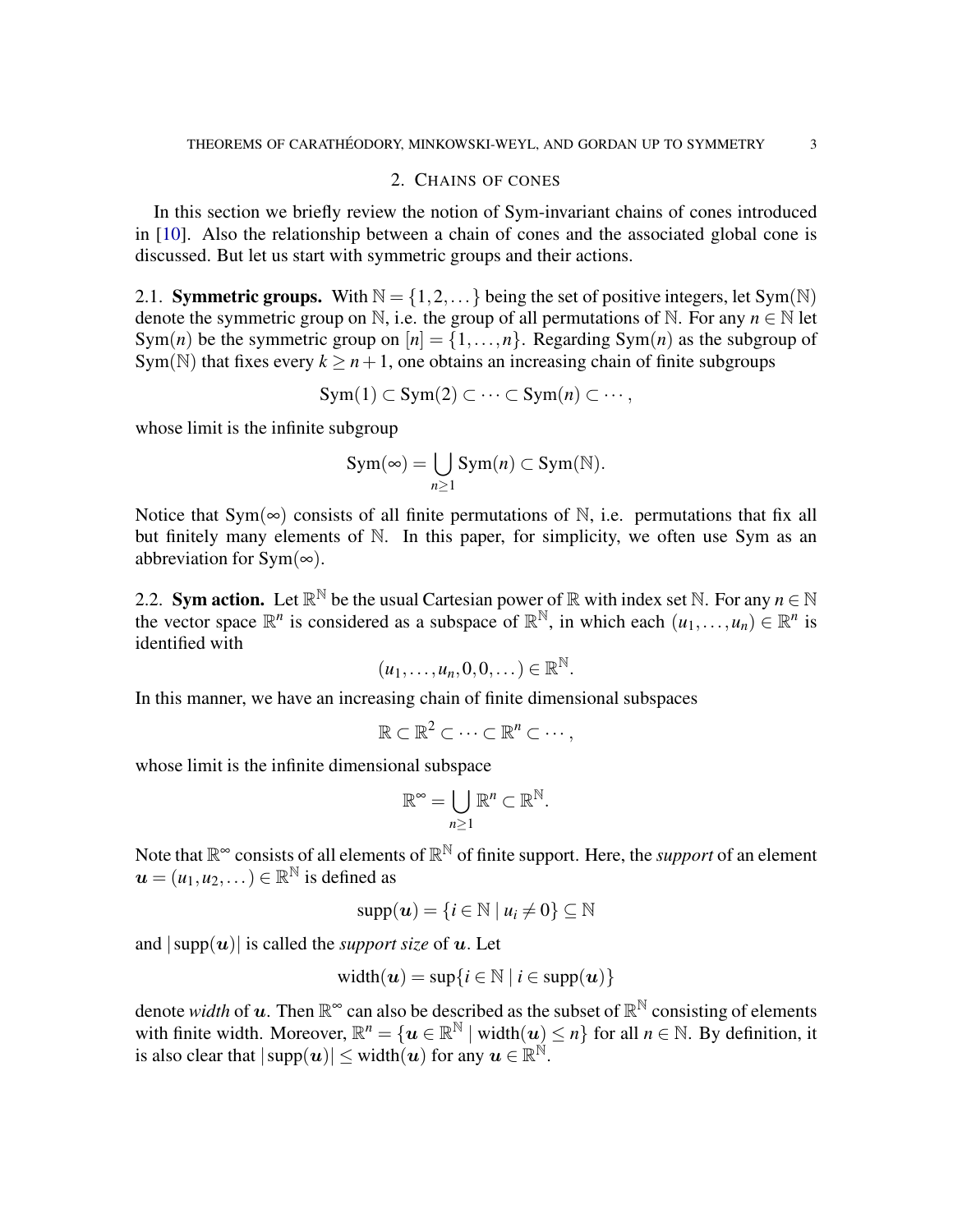As a vector space,  $\mathbb{R}^{\infty}$  has a canonical basis consisting of the vectors  $e_i$ ,  $i \in \mathbb{N}$ , with

$$
(e_i)_j = \begin{cases} 1 & \text{if } i = j, \\ 0 & \text{otherwise.} \end{cases}
$$

Note also that  $e_1, \ldots, e_n$  form the canonical basis of  $\mathbb{R}^n$  for any  $n \in \mathbb{N}$ .

There is a natural action of Sym( $\mathbb{N}$ ) on  $\mathbb{R}^{\mathbb{N}}$  given by

$$
\sigma(\boldsymbol{u})=(u_{\sigma^{-1}(1)},u_{\sigma^{-1}(2)},\dots) \text{ for any } \sigma \in \text{Sym}(\mathbb{N}) \text{ and } \boldsymbol{u} \in \mathbb{R}^{\mathbb{N}}.
$$

This action restricts to an action of Sym( $\infty$ ) on  $\mathbb{R}^{\infty}$ , and for each  $n \in \mathbb{N}$ , of Sym(n) on  $\mathbb{R}^{n}$ . More precisely, for any  $v = \sum_{i \geq 1} v_i e_i \in \mathbb{R}^{\infty}$  (with only finitely many nonzero  $v_i$ ) one has

$$
\sigma(v) = \sum_{i \geq 1} v_{\sigma^{-1}(i)} e_i = \sum_{i \geq 1} v_i e_{\sigma(i)} \text{ for any } \sigma \in \text{Sym}(\infty).
$$

Thus, in particular,  $\sigma(e_j) = e_{\sigma(j)}$  and  $|\text{supp}(v)| = |\text{supp}(\sigma(v))|$  for any  $v \in \mathbb{R}^{\infty}$ .

A subset  $A \subseteq \mathbb{R}^{\mathbb{N}}$  is Sym(N)-*invariant* if A is stable under the action of Sym(N), i.e.

$$
Sym(N)(A) \coloneqq \{ \sigma(\boldsymbol{u}) \mid \sigma \in Sym(N), \, \boldsymbol{u} \in A \} \subseteq A.
$$

In the same manner, one defines the notions of Sym-*invariant* (recall that  $Sym = Sym(\infty)$ ) and Sym(*n*)*-invariant* sets for any  $n \in \mathbb{N}$ . Observe that if  $u \in \mathbb{R}^{\infty}$  and  $\sigma \in \text{Sym}(\mathbb{N})$ , then there exists  $\pi \in \text{Sym}$  such that  $\sigma(u) = \pi(u)$ . Hence

$$
Sym(N)(A) = Sym(A) \quad \text{for any } A \subseteq \mathbb{R}^{\infty}.
$$

So a subset of  $\mathbb{R}^{\infty}$  is Sym(N)-invariant precisely when it is Sym-invariant.

2.3. Chains of cones. For a subset  $A \subseteq \mathbb{R}^{\mathbb{N}}$  let cn(*A*) denote the cone generated by *A*, i.e.

$$
\operatorname{cn}(A) = \Big\{ \sum_{i=1}^k \lambda_i \boldsymbol{a}_i \mid k \in \mathbb{N}, \ \boldsymbol{a}_i \in A, \ \lambda_i \in \mathbb{R}_{\geq 0} \Big\} \subseteq \mathbb{R}^{\mathbb{N}}.
$$

Evidently, if  $A \subseteq \mathbb{R}^{\infty}$  (respectively,  $A \subseteq \mathbb{R}^{n}$ ), then cn( $A \subseteq \mathbb{R}^{\infty}$  (respectively, cn( $A \subseteq \mathbb{R}^{n}$ ). A cone is *finitely generated* if it has a finite generating set.

We are interested in cones  $C \subseteq \mathbb{R}^{\infty}$  that are Sym-invariant and Sym-*equivariantly finitely generated*, i.e.

$$
C = \operatorname{cn}(\operatorname{Sym}(A))
$$

for some finite set *A* ⊂ R <sup>∞</sup>. To understand such a cone (viewed as a *global* object) one may consider a chain of cones  $\mathcal{C} = (C_n)_{n \geq 1}$  with  $C_n \subseteq \mathbb{R}^n$  for all  $n \geq 1$  (viewed as *local* objects) such that *C* is the *limit* this chain, i.e.  $C = \bigcup_{n \geq 1} C_n$ . It is shown in [\[10\]](#page-18-0) that certain properties of  $C$  and the chain  $C$  are intimately related. To state the result let us recall some further and necessary notions.

Let  $\mathscr{C} = (C_n)_{n \geq 1}$  be an arbitrary chain of cones with  $C_n \subseteq \mathbb{R}^n$  for all  $n \geq 1$ . Then  $\mathscr{C}$  is called Sym*-invariant* if

$$
cn(Sym(n)(C_m)) \subseteq C_n \quad \text{for all} \ \ n \ge m \ge 1.
$$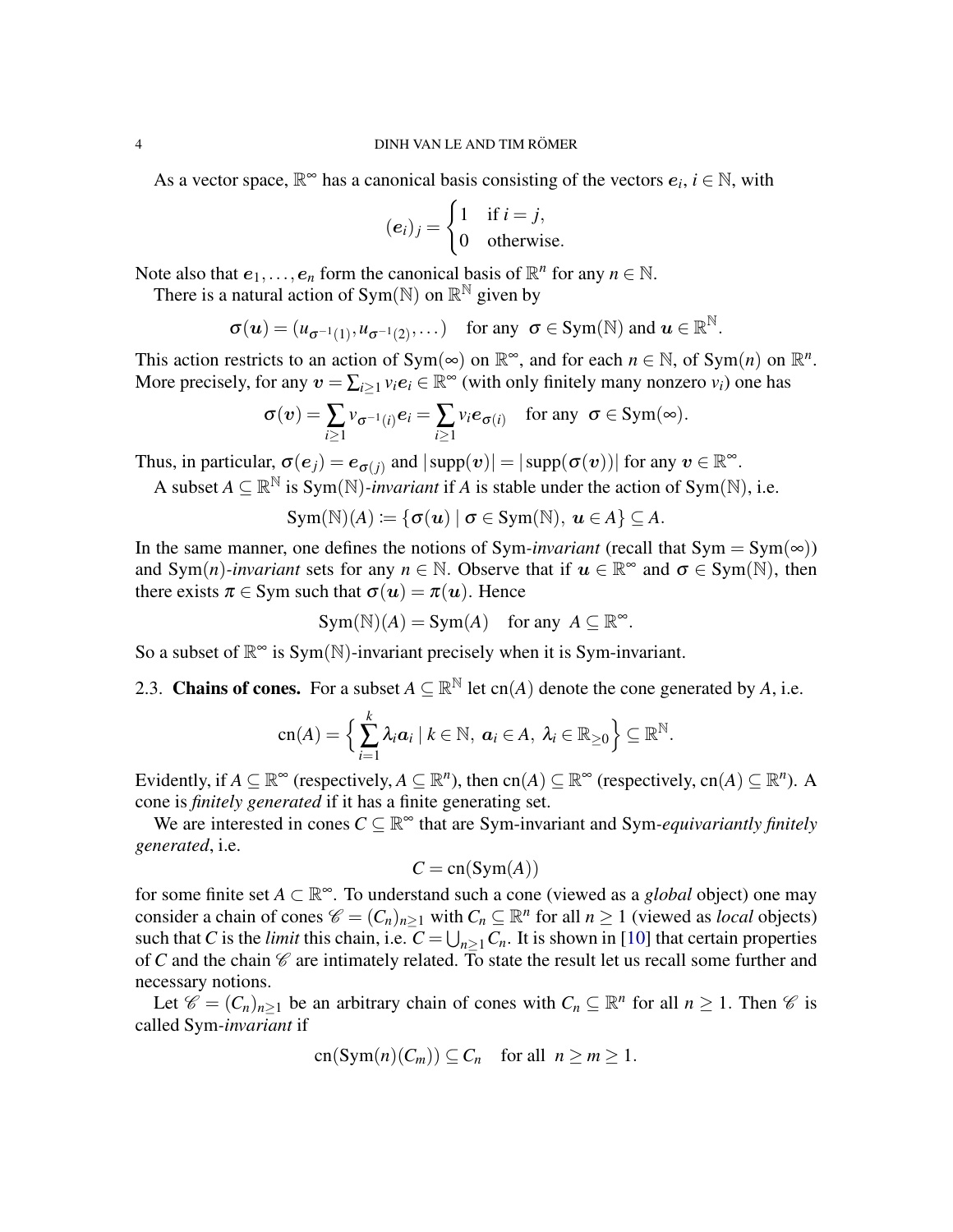In other words, a chain of cones  $\mathscr C$  is Sym-invariant precisely when the following conditions are satisfied:

- (i) *C* is an increasing chain, i.e.  $C_m \subseteq C_n$  for  $1 \le m \le n$ .
- (ii)  $C_n$  ist Sym(*n*)-invariant for  $n \geq 1$ .

We say that a Sym-invariant chain *C stabilizes* if there exists  $r \in \mathbb{N}$  such that

$$
C_n = \operatorname{cn}(\operatorname{Sym}(n)(C_m)) \quad \text{for all} \ \ n \ge m \ge r.
$$

The smallest such *r* is called the *stability index* of  $\mathscr C$  and denoted by  $ind(\mathscr C)$ .

It is clear that a global cone  $C \subseteq \mathbb{R}^{\infty}$  is Sym-invariant if an associated chain of local cones  $\mathscr{C} = (C_n)_{n>1}$  is Sym-invariant in the above sense. Moreover, when the local cones are nonnegative, their stabilization and finite generation characterize the equivariant finite generation of the global cone. This is a special instance of local-global principles studied in [\[10\]](#page-18-0).

<span id="page-4-0"></span>**Lemma 2.1** ([\[10,](#page-18-0) Corollary 5.4]). Let  $\mathcal{C} = (C_n)_{n>1}$  be a Sym-invariant chain of cones with  $C_n \subseteq \mathbb{R}_{\geq 0}^n$  for  $n \geq 1$ . Let *C* denote the limit cone. Then the following are equivalent:

- (i) *C* is Sym-equivariantly finitely generated;
- (ii)  $\mathscr C$  stabilizes and  $C_n$  is finitely generated for all  $n \gg 0$ ;
- (iii) There exists an  $s \in \mathbb{N}$  such that for all  $n \geq s$  the following hold:
	- $(C \cap \mathbb{R}^n = C_n,$
	- (b) *C<sup>n</sup>* is finitely generated by elements of support size at most *s*.

Given a global cone  $C \subseteq \mathbb{R}^{\infty}$ , the largest chain of local cones with limit *C* is the *saturated* chain  $\overline{\mathscr{C}} = (\overline{C}_n)_{n \geq 1}$  defined by  $\overline{C}_n = C \cap \mathbb{R}^n$  for all  $n \geq 1$ . Note, however, that when  $C \subseteq$  $\mathbb{R}_{>}^{\infty}$  $\sum_{n=0}^{\infty}$  is Sym-equivariantly finitely generated, any Sym-invariant chain of cones  $\mathscr{C} = (C_n)_{n \geq 1}$ with limit *C* does not differ too much from the saturated chain  $\overline{\mathscr{C}}$ . In fact, it follows from Lemma [2.1](#page-4-0) that *C* is *eventually saturated*, i.e.  $C_n = C \cap \mathbb{R}^n$  for all  $n \gg 0$ . Thus, *C* coincides with  $\overline{\mathscr{C}}$  up to finitely many elements.

Later Lemma [2.1](#page-4-0) is mostly applied to the saturated chain  $\overline{\mathscr{C}}$ . Since the result in this case has a rather more concise form, we state it here for the sake of convenience.

<span id="page-4-1"></span>**Corollary 2.2.** Let  $C \subseteq \mathbb{R}_{>0}^{\infty}$  $\sum_{n=0}^{\infty}$  be a Sym-invariant cone and let  $\overline{\mathscr{C}} = (\overline{C}_n)_{n \geq 1}$  be its saturated chain of local cones. Then the following are equivalent:

- (i) *C* is Sym-equivariantly finitely generated;
- (ii)  $\overline{\mathscr{C}}$  stabilizes and  $\overline{C}_n$  is finitely generated for all  $n \geq 1$ ;
- (iii) There exists an  $s \in \mathbb{N}$  such that  $\overline{C}_n$  is finitely generated by elements of support size at most *s* for all  $n \geq 1$ .

*Proof.* In view of Lemma [2.1](#page-4-0) it remains to prove the implication (i) $\Rightarrow$ (iii). To this end, suppose  $C = \text{cn}(\text{Sym}(A))$  with  $A = \{a_1, \ldots, a_k\} \subset \mathbb{R}^{\infty}$  $\sum_{i=0}^{\infty}$ . By symmetry, we may assume that  $a_i \in \mathbb{R}^{s_i}$  with  $s_i = |\text{supp}(a_i)|$  for  $i = 1, ..., k$ . Setting  $A_n = A \cap \mathbb{R}^n$  it is enough to show that  $\overline{C}_n = \text{cn}(\text{Sym}(n)(A_n))$  for  $n \ge 1$ . The inclusion " $\supseteq$ " is clear since  $\overline{C}_n = C \cap \mathbb{R}^n$ .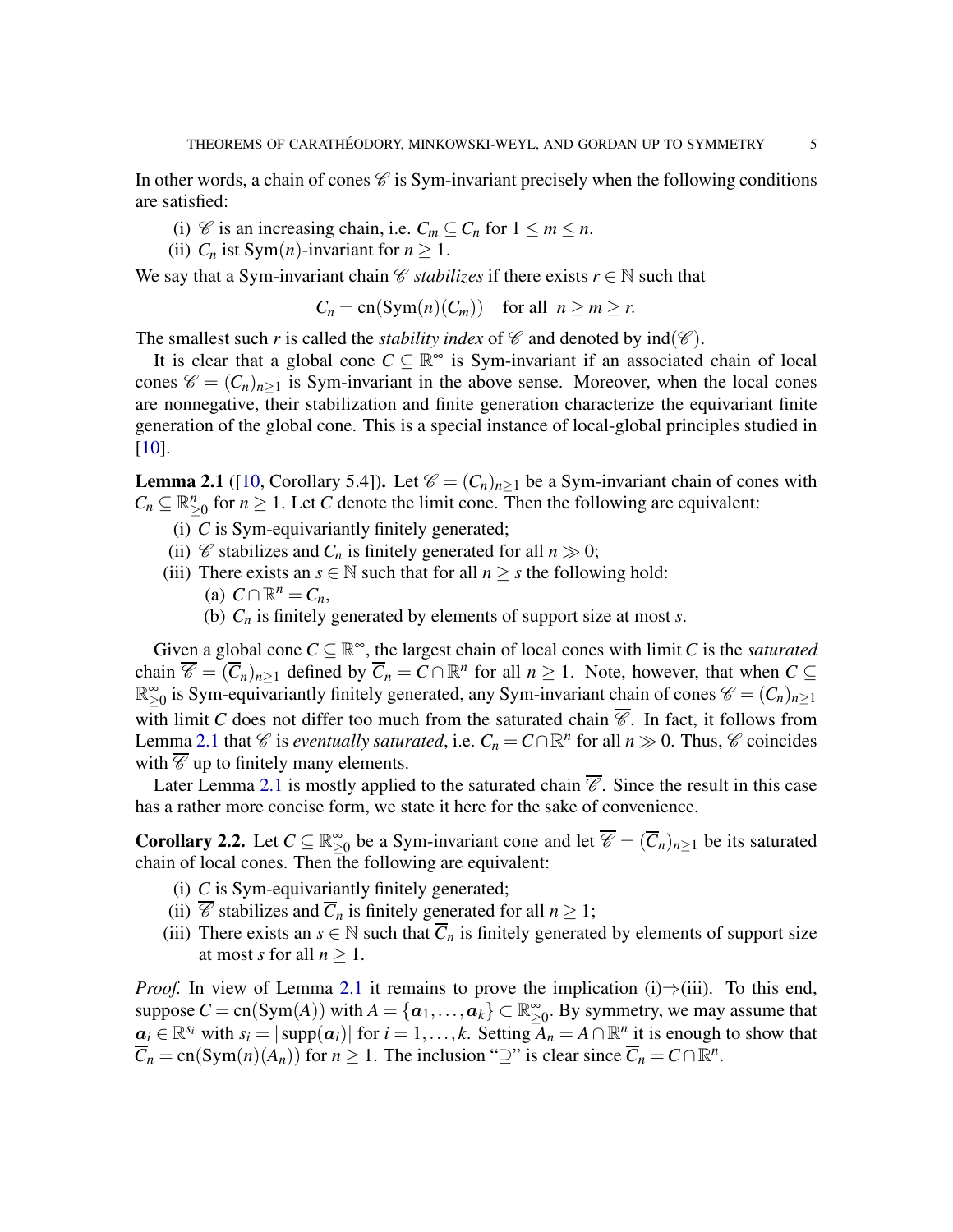For the reverse inclusion, let  $u \in \overline{C}_n$ . Then there exist  $\lambda_1, \ldots, \lambda_m > 0$  and  $\sigma_1, \ldots, \sigma_m \in \text{Sym}$ such that  $u = \sum_{i=1}^{m}$ *j*<sub> $j=1$  *λ*<sub>*j*</sub> *σ*<sub>*j*</sub> (*a*<sub>*i*<sub>*j*</sub>) for some *i*<sub>1</sub>, . . . , *i*<sub>*m*</sub> ∈ [*k*]. Since each *σ*<sub>*j*</sub> (*a*<sub>*i*<sub>*j*</sub>) belongs to  $\mathbb{R}^{\infty}_{\geq}$</sub></sub> ∞<br>≥0, we must have

$$
width( $\sigma_j(a_{i_j})) \leq width(u) \leq n,$
$$

i.e.  $\sigma_j(\mathbf{a}_{i_j}) \in \mathbb{R}^n$  for  $j = 1, \ldots, m$ . Moreover, from

$$
s_{i_j} = |\operatorname{supp}(\boldsymbol{a}_{i_j})| = |\operatorname{supp}(\sigma_j(\boldsymbol{a}_{i_j}))| \leq \operatorname{width}(\sigma_j(\boldsymbol{a}_{i_j})) \leq n
$$

it follows that  $a_{i_j} \in A \cap \mathbb{R}^{s_{i_j}} \subseteq A \cap \mathbb{R}^n = A_n$  for  $j = 1, ..., m$ . Now that  $a_{i_j}$  and  $\sigma_j(a_{i_j})$  both belong to  $\mathbb{R}^n$ , we can find  $\pi_j \in \text{Sym}(n)$  such that  $\sigma_j(\boldsymbol{a}_{i_j}) = \pi_j(\boldsymbol{a}_{i_j})$ . Hence,

$$
\boldsymbol{u}=\sum_{j=1}^m \lambda_j \sigma_j(\boldsymbol{a}_{i_j})=\sum_{j=1}^m \lambda_j \pi_j(\boldsymbol{a}_{i_j})\in \mathrm{cn}(\mathrm{Sym}(n)(A_n))
$$

<span id="page-5-1"></span>as desired.  $\Box$ 

## 3. EQUIVARIANT CARATHÉODORY'S THEOREM

A classical theorem of Carathéodory states that any element of a finite dimensional cone  $C = \text{cn}(A) \subseteq \mathbb{R}^n$  is a conical combination of at most dim*C* elements in *A* (see, e.g., [\[3,](#page-18-20) Theorem 1.55]). The main goal of this section is to prove the following equivariant version of this result.

<span id="page-5-0"></span>**Theorem 3.1.** Let  $C \subseteq \mathbb{R}^{\infty}$  be a Sym-invariant cone that is Sym-equivariantly generated by a set  $A \subseteq \mathbb{R}^{\infty}_{>$  $\sum_{\geq 0}^{\infty}$ . Then any element  $u \in C$  with support size  $s = |\text{supp}(u)|$  can be written as a conical combination of at most *s* elements in Sym(*A*).

*Proof.* Evidently, we can find a permutation  $\sigma \in Sym$  such that  $\sigma(u) \in \mathbb{R}^s$ . By assumption,  $\sigma(u) \in C = \text{cn}(Sym(A))$ . So there exist  $a_1, \ldots, a_k \in \text{Sym}(A)$  and  $\lambda_1, \ldots, \lambda_k > 0$  such that

$$
\sigma(\boldsymbol{u}) = \sum_{i=1}^k \lambda_i \boldsymbol{a}_i.
$$

Since  $A \subseteq \mathbb{R}^{\infty}$  $\sum_{n=0}^{\infty}$ , this representation implies that

with  $\sigma^{-1}(B) = \{\sigma^{-1}$ 

width $(a_i) \leq$  width $(u) \leq s$  for  $i = 1, ..., k$ .

Hence,  $a_i \in \mathbb{R}^s$  for  $i = 1, ..., k$ . Note that  $\sigma(u) \in cn(a_1, ..., a_k)$ . So by Carathéodory's theorem, there exists a subset  $B \subseteq \{a_1, \ldots, a_k\}$  with  $|B| \leq s$  such that  $\sigma(u) \in \text{cn}(B)$ . It follows that

$$
\mathbf{u} = \sigma^{-1}(\sigma(\mathbf{u})) \in \text{cn}(\sigma^{-1}(B))
$$
  
(*b*)  $| \mathbf{b} \in B \} \subseteq \text{Sym}(A)$ . This concludes the proof.

In view of Carathéodory's theorem, one might expect that Theorem [3.1](#page-5-0) continues to hold without the assumption  $A \subseteq \mathbb{R}^{\infty}_{>0}$  $\sum_{r=0}^{\infty}$ , or the bound by the support size  $s = |\text{supp}(u)|$  (which depends on  $u$ ) can be replaced by a uniform bound independent of  $u$ . Unfortunately, this is not true, as illustrated by the following examples.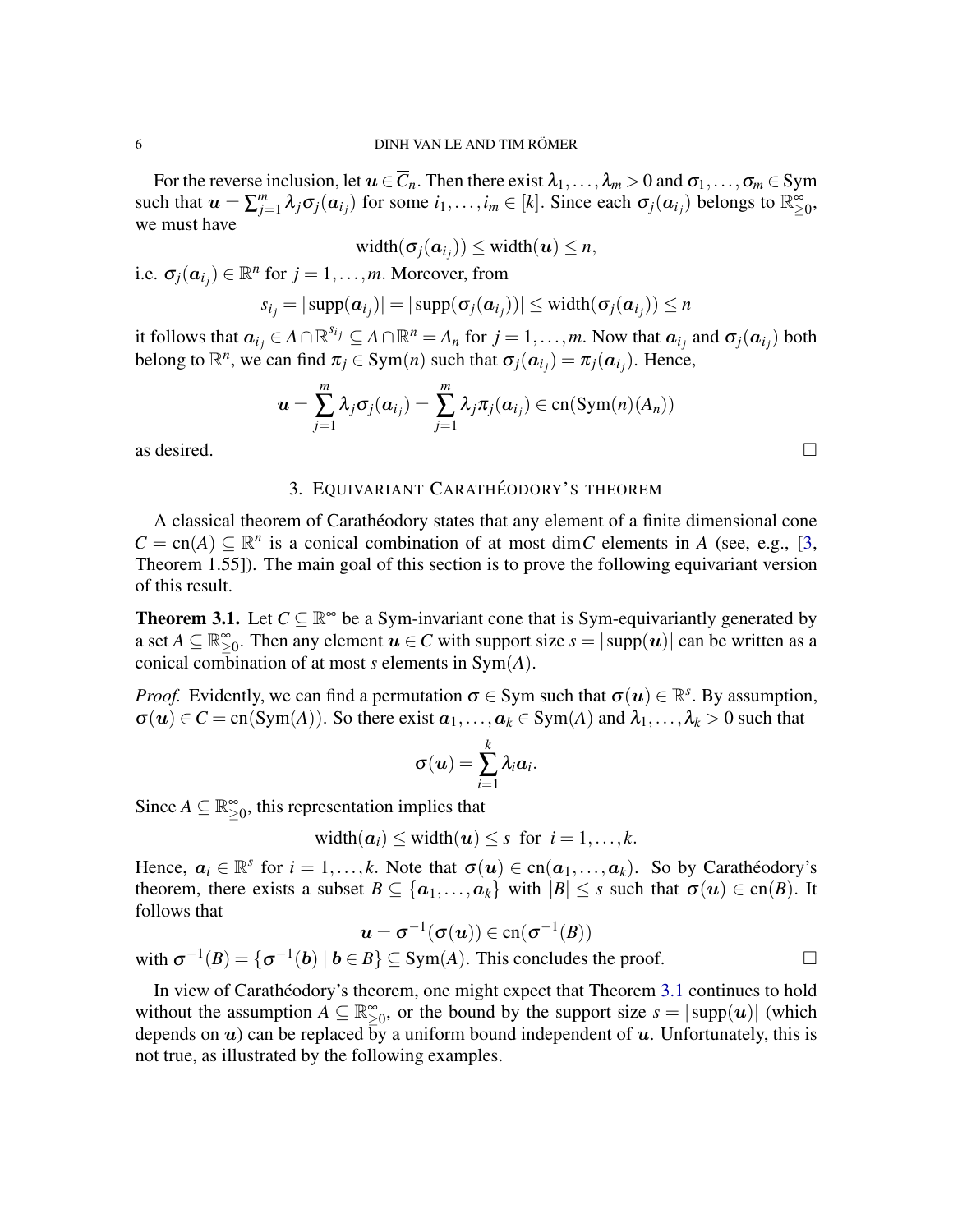**Example 3.2.** Consider the cone  $C = cn(Sym(u_1, u_2))$  with

$$
u_1=(1,1), u_2=(1,-1).
$$

Then every element of Sym $(\boldsymbol{u}_1, \boldsymbol{u}_2)$  has support size 2. Thus,  $\boldsymbol{e}_1 = \frac{1}{2}$  $\frac{1}{2}u_1 + \frac{1}{2}$  $\frac{1}{2}u_2 \in C$ , having support size 1, cannot be a conical combination of one element of  $\widetilde{\mathrm{Sym}}(\boldsymbol{u}_1,\boldsymbol{u}_2)$ .

<span id="page-6-0"></span>**Example 3.3.** Let  $C = \mathbb{R}^{\infty}_{\geq 0} = \text{cn}(\text{Sym}(e_1))$ . Then for any  $n \geq 1$  the element

$$
u_n=e_1+\cdots+e_n
$$

<span id="page-6-1"></span>cannot be a conical combination of less than *n* elements of  $Sym(e_1) = \{e_i \mid i \in \mathbb{N}\}.$ 

### 4. EQUIVARIANT MINKOWSKI-WEYL THEOREM

The Minkowski-Weyl theorem says that any finitely generated cone  $C \subseteq \mathbb{R}^n$  can also be represented as an intersection of finitely many linear halfspaces and vice versa (see, e.g., [\[3,](#page-18-20) Theorem 1.15]). In other words, the dual cone of any finitely generated cone in  $\mathbb{R}^n$  is again finitely generated. As we will see in Theorem [4.9,](#page-10-0) this result cannot be extended "globally" to a Sym-equivariantly finitely generated cone  $C \subseteq \mathbb{R}^{\infty}$ . Instead, we obtain Theorem [4.4](#page-7-0) that can be seen as a *local* extension of the Minkowski-Weyl theorem to the equivariant setting.

In what follows we identify the dual vector space of  $\mathbb{R}^{\infty}$  with  $\mathbb{R}^{\mathbb{N}}$  via the dual pairing

$$
\langle \cdot, \cdot \rangle : \mathbb{R}^\infty \times \mathbb{R}^\mathbb{N} \to \mathbb{R},
$$

$$
(\boldsymbol{u}, \boldsymbol{v}) \mapsto \langle \boldsymbol{u}, \boldsymbol{v} \rangle = \sum_{i \ge 1} u_i v_i,
$$

where  $u = (u_i) \in \mathbb{R}^{\infty}$  and  $v = (v_i) \in \mathbb{R}^{\mathbb{N}}$ . Restricting this dual pairing to  $\mathbb{R}^n \times \mathbb{R}^n$  gives the usual identification of the dual space of  $\mathbb{R}^n$  with itself for any  $n \in \mathbb{N}$ .

**Definition 4.1.** Let  $C \subseteq \mathbb{R}^{\infty}$  be a cone. The *dual cone* of *C* is defined as

$$
C^* = \{ \boldsymbol{u} \in \mathbb{R}^\mathbb{N} \mid \langle \boldsymbol{u}, \boldsymbol{v} \rangle \geq 0 \text{ für alle } \boldsymbol{v} \in C \}.
$$

When  $C \subseteq \mathbb{R}^n$  for a fixed  $n \in \mathbb{N}$ , we define  $C^* \subseteq \mathbb{R}^n$  to be the standard dual cone of *C*, i.e.

$$
C^* = \{ \mathbf{u} \in \mathbb{R}^n \mid \langle \mathbf{u}, \mathbf{v} \rangle \ge 0 \text{ für alle } \mathbf{v} \in C \}.
$$

**Remark 4.2.** If *C* is a cone in  $\mathbb{R}^n$ , then *C* is also a cone in  $\mathbb{R}^m$  for any  $m \ge n$ . So the above definition of the dual cone of*C depends* on the ambient space in which*C* lives. Nevertheless, this will cause no confusion in what follows, because for a given chain of cones  $\mathcal{C} = (C_n)_{n \geq 1}$ we always mean the embedding  $C_n \subseteq \mathbb{R}^n$  when considering the dual cone of  $C_n$ .

<span id="page-6-2"></span>Lemma 4.3. The following statements hold for a cone *C*:

- (i) If  $C \subseteq \mathbb{R}^{\infty}$  is Sym-invariant, then  $C^* \subseteq \mathbb{R}^{\mathbb{N}}$  is Sym-invariant.
- (ii) If  $C \subseteq \mathbb{R}^n$  is Sym(*n*)-invariant, then  $C^* \subseteq \mathbb{R}^n$  is also Sym(*n*)-invariant.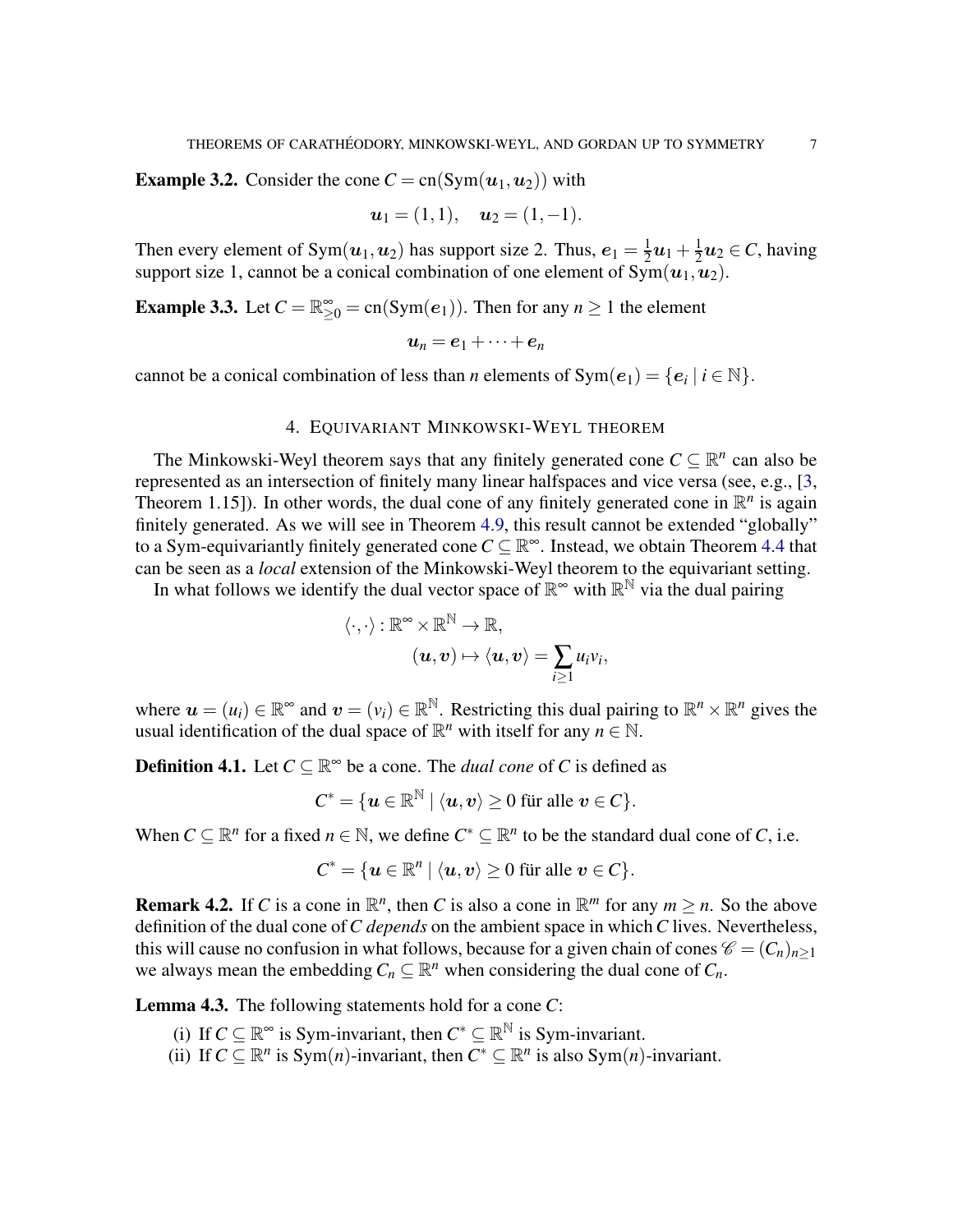*Proof.* We only prove (i), since the proof of (ii) is similar. Let  $u \in C^*$  and  $\sigma \in \text{Sym}$ . For any  $v \in C$ , one has  $\sigma^{-1}(v) \in C$  because *C* is Sym-invariant. Thus,

$$
\langle \sigma(\boldsymbol{u}), \boldsymbol{v} \rangle = \sum_{i \geq 1} u_{\sigma^{-1}(i)} v_i = \sum_{i \geq 1} u_i v_{\sigma(i)} = \langle \boldsymbol{u}, \sigma^{-1}(\boldsymbol{v}) \rangle \geq 0.
$$

Since this is true for every  $v \in C$ , we deduce  $\sigma(u) \in C^*$ . Hence,  $C^*$  is Sym-invariant.  $\square$ 

In order to study the Minkowski-Weyl theorem in the equivariant setting, one needs to understand the dual cone  $C^*$  of a Sym-invariant cone  $C \subseteq \mathbb{R}^{\infty}$ . This turns out to be rather difficult because  $C^*$  is not Sym-equivariantly finitely generated (see Theorem [4.9\)](#page-10-0). On the other hand, it is possible to describe the chain  $\mathcal{C}^* = (C_n^*)_{n \geq 1}$  of dual cones of a chain  $\mathcal{C} =$  $(C_n)_{n\geq 1}$  of local cones associated to *C*, provided that *C* is nonnegative. In what follows, by abuse of notation, for  $u = (u_1, \ldots, u_r) \in \mathbb{R}^r$  and  $u_{r+1}, \ldots, u_n \in \mathbb{R}$  we write  $(u, u_{r+1}, \ldots, u_n)$ to mean the element  $(u_1, \ldots, u_r, u_{r+1}, \ldots, u_n) \in \mathbb{R}^n$ .

<span id="page-7-0"></span>**Theorem 4.4.** Let  $\mathcal{C} = (C_n)_{n \geq 1}$  be a stabilizing Sym-invariant chain of finitely generated cones  $C_n \subseteq \mathbb{R}_{\geq 0}^n$  with  $r = \text{ind}(\overline{\mathscr{C}})$ . Let  $\mathscr{C}^* = (C_n^*)_{n \geq 1}$  be the chain of dual cones with  $C_n^* \subseteq \mathbb{R}^n$ for  $n \geq 1$ . Then a generating set of  $C_r^*$  completely determines that of  $C_n^*$  for all  $n \geq r$ . More precisely, there exists a finite subset  $F_r \subset C_r^*$  with the following properties:

- (i) If  $u = (u_1, ..., u_r) \in F_r$ , then  $u_1 \le ... \le u_r$ .
- (ii) For all  $n \geq r$  it holds that

(1) 
$$
C_n^* = \operatorname{cn}(\operatorname{Sym}(n)(F_n \cup \{e_n\})),
$$

<span id="page-7-4"></span><span id="page-7-3"></span>where

(2) 
$$
F_n = \{ (u, u_r, \dots, u_r) \in \mathbb{R}^n \mid u = (u_1, \dots, u_r) \in F_r \} \text{ for } n \geq r+1.
$$

The proof of this result requires some preparation.

<span id="page-7-2"></span>**Lemma 4.5.** Let  $\mathscr{C} = (C_n)_{n \geq 1}$  be a stabilizing Sym-invariant chain of cones with  $C_n \subseteq \mathbb{R}_{\geq 0}^n$ for all  $n \ge 1$ . Suppose  $r = \text{ind}(\mathcal{C})$  and let  $G_r$  be the subset of  $C_r^*$  consisting of all elements  $u = (u_1, \ldots, u_r) \in \mathbb{R}^r$  with

$$
u_1 \leq \cdots \leq u_r
$$
 and  $|\text{supp}(\boldsymbol{u})| \geq 2$ .

Set

<span id="page-7-1"></span>
$$
G_n = \{(\boldsymbol{u}, u_r, \ldots, u_r) \in \mathbb{R}^n \mid \boldsymbol{u} = (u_1, \ldots, u_r) \in G_r\} \text{ for } n \geq r+1.
$$

Then

(3) 
$$
C_n^* = \text{cn}(\text{Sym}(n)(G_n \cup \{e_n\})) \text{ for all } n \geq r.
$$

*Proof.* We first prove the equality for  $n = r$ . Since  $C_r \subseteq \mathbb{R}_{\geq 0}^r$ , it is evident that  $e_r \in C_r^*$ . So Lemma [4.3](#page-6-2) yields the inclusion " $\supseteq$ ". For the reverse one, let  $v \in C_r^*$  with  $v \neq 0$ . If  $|\text{supp}(v)| = 1$ , then  $v = \lambda \sigma(e_r)$  for some  $\lambda > 0$  and  $\sigma \in \text{Sym}(r)$ . Otherwise,  $|\text{supp}(v)| \ge 2$ and thus  $v = \pi(u)$  for some  $u \in G_r$  and  $\pi \in \text{Sym}(r)$ . This establishes the reverse inclusion.

Next we consider the case  $n \ge r+1$ . For the inclusion " $\supseteq$ ", using induction on *n* we may assume that  $n = r + 1$ . By Lemma [4.3,](#page-6-2) it suffices to show that  $G_{r+1} \subseteq C_{r+1}^*$ .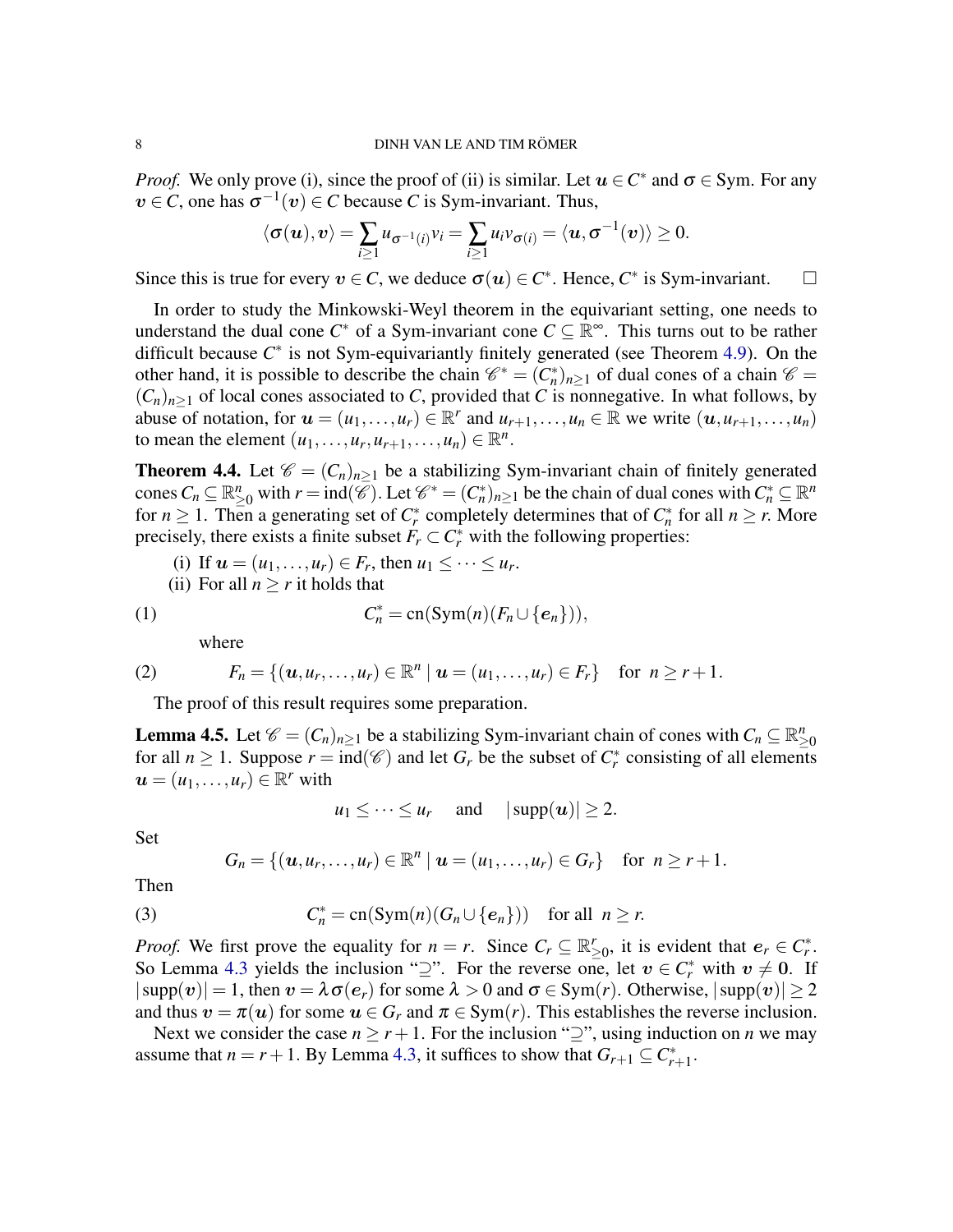Let  $v = (u, u_r) \in G_{r+1}$  for some  $u = (u_1, \ldots, u_r) \in G_r$ . Since  $C_{r+1} = \text{cn}(\text{Sym}(r+1)(C_r)),$ we only need to check that

$$
\langle v,\pi(w)\rangle\geq 0 \quad \text{for any } w\in C_r \text{ and } \pi\in \text{Sym}(r+1).
$$

Write  $\pi(\mathbf{w}) = (x_1, \ldots, x_{r+1})$ . By definition of the action of  $\pi$ , there exists  $i \in [r+1]$  with  $x_i = 0$ . Moreover, we can choose  $\sigma \in \text{Sym}(r)$  such that

$$
(x_1,\ldots,x_{i-1},x_{i+1},\ldots,x_{r+1})=\sigma(w)\in C_r.
$$

Now let

$$
\boldsymbol{u}'=(u_1,\ldots,u_{i-1},u_{i+1},\ldots,u_r,u_r)=\boldsymbol{u}+\sum_{j=i+1}^r(u_j-u_{j-1})e_{j-1}.
$$

Then  $u' \in C_r^*$ , since  $u \in G_r \subseteq C_r^*$  and  $e_j \in C_r^*$  for all  $j \in [r]$ . It follows that

$$
\langle {\boldsymbol v}, \pi({\boldsymbol w})\rangle = \sum_{j=1}^r u_i x_i + u_r x_{r+1} = \langle {\boldsymbol u}', \sigma({\boldsymbol w})\rangle \geq 0.
$$

It remains to prove the inclusion "⊆" for all  $n \ge r+1$ . Let  $v = (v_1, \ldots, v_n) \in C_n^*$ . Since both sides of [\(3\)](#page-7-1) are Sym(*n*)-invariant, we may assume that  $v_1 \leq \cdots \leq v_n$ . Let  $v' = (v_1, \ldots, v_r)$ . We show that  $v' \in C_r^*$ . Indeed, recall that each  $w' \in C_r$  is identified with

$$
\boldsymbol{w}=(\boldsymbol{w}',0,\ldots,0)\in C_n.
$$

Hence,

$$
\langle \boldsymbol{v}', \boldsymbol{w}'\rangle = \langle \boldsymbol{v}, \boldsymbol{w}\rangle \geq 0
$$

and so  $v' \in C_r^*$ . If  $|\text{supp}(v')| \leq 1$ , then we must have either  $0 = v_1 = \cdots = v_{r-1} \leq v_r$  or  $0 = v_r = \dots = v_2 > v_1$ . The latter cannot happen since  $\langle v', w' \rangle \ge 0$  for all  $w' \in C_r \subseteq \mathbb{R}_{\geq 0}^r$ . Thus, the former holds. It follows that  $v \in \mathbb{R}^n$  $_{\geq 0}^n$  and so

$$
\boldsymbol{v} \in \mathrm{cn}(\mathrm{Sym}(n)(\boldsymbol{e}_n)) \subseteq \mathrm{cn}(\mathrm{Sym}(n)(G_n \cup \{\boldsymbol{e}_n\})).
$$

If  $|\text{supp}(v')| \ge 2$ , then  $v' \in G_r$  by definition of  $G_r$ . Hence, for  $u = (v', v_r, \dots, v_r) \in \mathbb{R}^n$  we get  $u \in G_n$ . This implies

$$
\boldsymbol{v}=\boldsymbol{u}+\sum_{j=r+1}^n(v_j-v_r)\boldsymbol{e}_j\in\operatorname{cn}(\operatorname{Sym}(n)(G_n\cup\{\boldsymbol{e}_n\})),
$$

concluding the proof of the inclusion " $\subseteq$ ".

<span id="page-8-0"></span>**Lemma 4.6.** If  $C_n \subseteq \mathbb{R}^n$  is a finitely generated cone, then the subcone of elements with non-decreasing coordinates

$$
D_n = \{(u_1,\ldots,u_n) \in C_n \mid u_1 \leq \cdots \leq u_n\}
$$

is also finitely generated.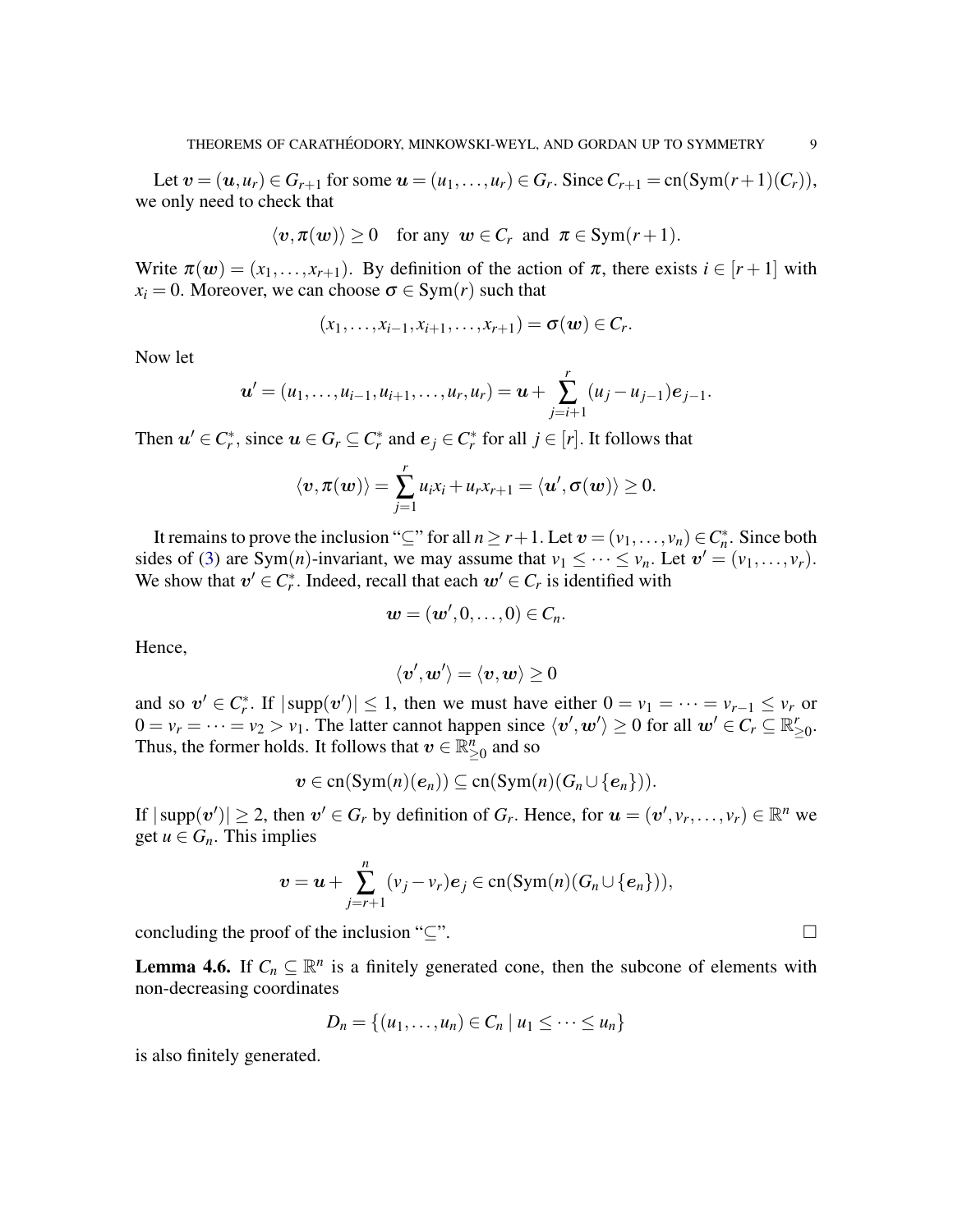*Proof.*  $D_n$  is the intersection of  $C_n$  with the following linear halfspaces

$$
H_i^+ = \{(x_1, \ldots, x_n) \in \mathbb{R}^n \mid x_i \leq x_{i+1}\}, \ \ i = 1, \ldots, n-1.
$$

Therefore,  $D_n$  is finitely generated by the classical Minkowski-Weyl theorem.

Now we are ready to prove Theorem [4.4.](#page-7-0)

*Proof of Theorem [4.4.](#page-7-0)* For  $n \ge r$  let  $G_n$  be the subset of  $C_n^*$  as in Lemma [4.5.](#page-7-2) Let  $D_r^*$  be the subcone of  $C_r^*$  consisting of elements with non-decreasing coordinates. Notice that  $G_r$  is a subset of  $D_r^*$  that consists of elements with support size at least 2. Since  $e_r \in D_r^*$ , it is easy to see that

<span id="page-9-0"></span>
$$
D_r^* = \operatorname{cn}(G_r \cup \{e_r\}) = G_r \cup \operatorname{cn}(e_r).
$$

By Lemma [4.6,](#page-8-0)  $D_r^*$  is finitely generated. Hence, there exists a finite subset  $F_r \subset G_r$  such that

$$
(4) \t\t D_r^* = \operatorname{cn}(F_r \cup \{e_r\}).
$$

For  $n \ge r+1$  let  $F_n$  be defined as in [\(2\)](#page-7-3). Of course every element of  $F_r$  has non-decreasing coordinates. So it remains to prove [\(1\)](#page-7-4). Using Lemma [4.5](#page-7-2) it suffices to verify that

$$
G_n \subseteq \operatorname{cn}(F_n \cup \{e_n\}) \quad \text{for all} \ \ n \geq r.
$$

By [\(4\)](#page-9-0), this is true for  $n = r$ . Now suppose that  $n \ge r + 1$  and let  $v = (u, u_r, \dots, u_r) \in G_n$ with  $u = (u_1, \ldots, u_r) \in G_r$ . Since  $G_r \subseteq \text{cn}(F_r \cup \{e_r\})$ , we can find  $w_1, \ldots, w_m \in F_r$  and  $\lambda, \lambda_1, \ldots, \lambda_m \geq 0$  such that

$$
\boldsymbol{u}=\sum_{i=1}^m\lambda_i\boldsymbol{w}_i+\lambda\boldsymbol{e}_r.
$$

Write  $w_i = (w_{i1}, \ldots, w_{ir})$  and set  $v_i = (w_i, w_{ir}, \ldots, w_{ir}) \in \mathbb{R}^n$  for  $i = 1, \ldots, m$ . Then  $v_i \in F_n$ and one has

$$
\boldsymbol{v}=\sum_{i=1}^m \lambda_i \boldsymbol{v}_i+\lambda \sum_{j=r}^n \boldsymbol{e}_j \in \mathrm{cn}(F_n \cup \{\boldsymbol{e}_n\}).
$$

Hence,  $G_n \subseteq \text{cn}(F_n \cup \{e_n\})$ , as desired.

We illustrate Theorem [4.4](#page-7-0) by the following simple example that was also obtained in [\[1,](#page-18-19) Proposition 2.2.4] by a more direct approach.

<span id="page-9-1"></span>**Example 4.7.** Let  $u = (1, a) \in \mathbb{R}^2$  with  $a \ge 1$ . Consider the Sym-invariant chain of cones  $\mathscr{C} = (\overline{C_n})_{n \geq 1}$  with  $C_1 = 0$  and  $C_n = \text{cn}(\text{Sym}(n)(u))$  for all  $n \geq 2$ . It is evident that  $C_2^* =$  $cn(Sym(2)\overline{((-1,a)}))$ , and the subcone  $D_2^* \subseteq C_2^*$  of elements with non-decreasing coordinates is generated by  $F_2 = \{(-1, a), (1, 1)\}\.$  So by Theorem [4.4,](#page-7-0)

$$
C_n^* = \text{cn}(\text{Sym}(n)(F_n \cup \{e_n\})) \text{ with } F_n = \{(-1, a, \ldots, a), (1, \ldots, 1)\} \text{ for } n \geq 3.
$$

Since  $(1,\ldots,1) \in cn(Sym(n)(e_n))$ , this generator is superfluous and one gets the following simpler representation

$$
C_n^* = \text{cn}(\text{Sym}(n)(F_n' \cup \{e_n\})) \text{ with } F_n' = \{(-1, a, \dots, a)\} \text{ for } n \geq 3.
$$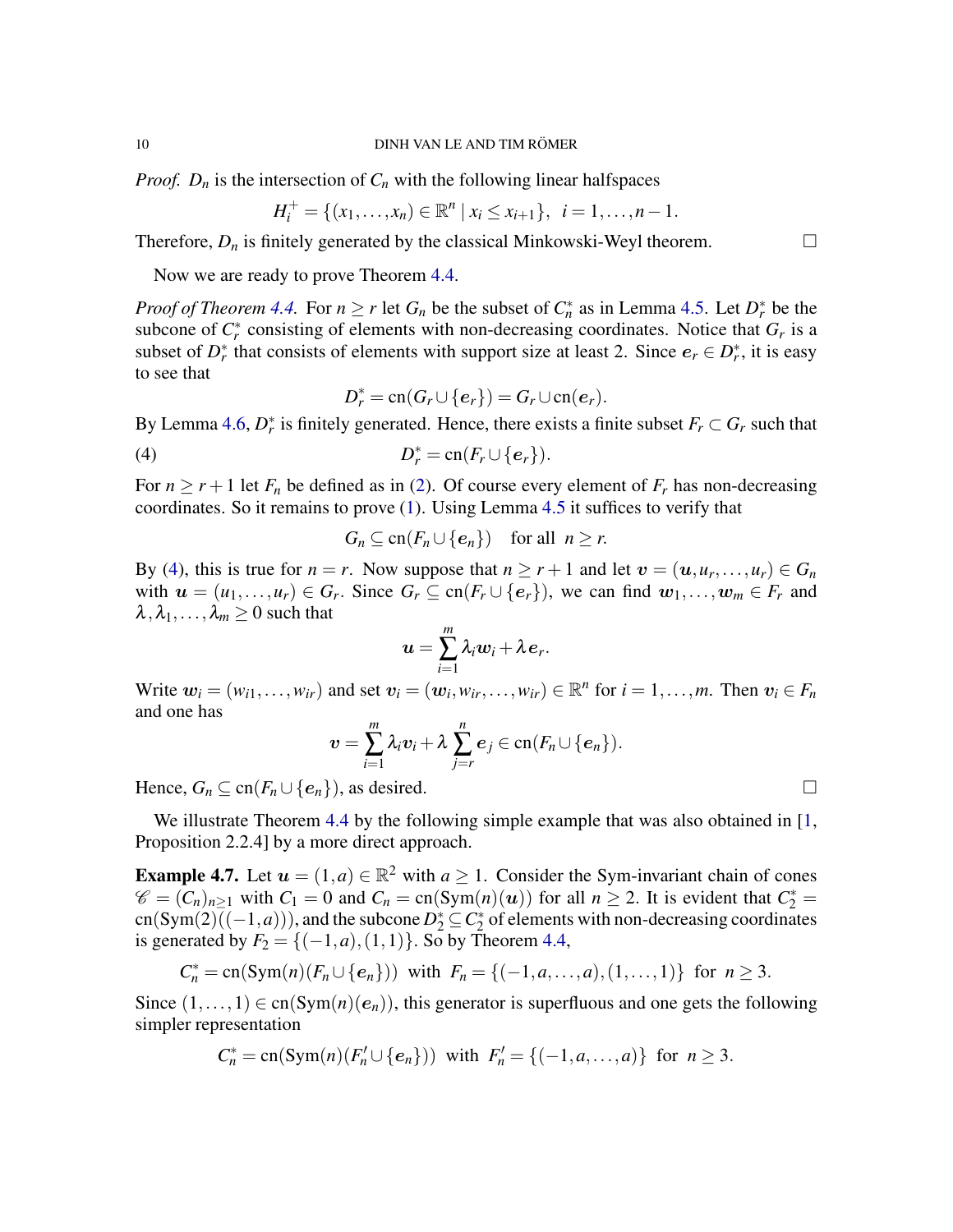It would be of interest to extend Theorem [4.4](#page-7-0) to Sym-invariant chains of cones without the nonnegativity assumption.

**Problem 4.8.** Let  $\mathcal{C} = (C_n)_{n \geq 1}$  be a stabilizing Sym-invariant chain of finitely generated cones  $C_n \subseteq \mathbb{R}^n$ . Describe the chain  $\mathcal{C}^* = (C_n^*)_{n \geq 1}$  of dual cones.

In the remainder of this section we discuss the dual of a Sym-invariant cone  $C \subseteq \mathbb{R}^{\infty}$ ≥0 . Consider the saturated chain of local cones  $\overline{\mathscr{C}} = (\overline{C}_n)_{n>1}$  of *C*. When *C* is Sym-equivariantly finitely generated, Theorem [4.4](#page-7-0) provides a satisfying description of the chain  $\overline{\mathscr{C}}^* = (\overline{C}_n^*)^*$  $\binom{n}{n}$ *n*≥1 of dual cones. With notation of this result one might expect that the global dual cone  $C^*\subseteq \mathbb{R}^\mathbb{N}$ is Sym-equivariantly generated by the finite set  $F \cup \{e_1\}$ , where

$$
F = \{(\boldsymbol{u}, u_r, u_r, \dots) \in \mathbb{R}^{\mathbb{N}} \mid \boldsymbol{u} = (u_1, \dots, u_r) \in F_r\}.
$$

However, somewhat surprisingly, this is far from the truth. In fact, the proof of the next result shows that  $C^*$  is much bigger than any subcone that is Sym-equivariantly finitely generated. Notice that this result does not require the assumption that  $C$  is Sym-equivariantly finitely generated.

<span id="page-10-0"></span>**Theorem 4.9.** Let  $C \subseteq \mathbb{R}^{\infty}$  $\sum_{n=0}^{\infty}$  be a Sym-invariant cone. Then the dual cone  $C^* \subseteq \mathbb{R}^{\mathbb{N}}$  is not Sym-equivariantly finitely generated.

*Proof.* Let *D* be an arbitrary subcone of  $C^*$  that is Sym-equivariantly generated by a finite set *A*. Let  $V = \text{span}(D)$  be the linear subspace of  $\mathbb{R}^{\mathbb{N}}$  generated by *D*. Then  $V = \text{span}(\text{Sym}(A)).$ Since Sym is countable and *A* is finite, dim*V* is at most countable. On the other hand, one has  $\mathbb{R}^{\mathbb{N}}_{\geq 0} \subseteq C^*$  since  $C \subseteq \mathbb{R}^{\infty}_{\geq}$  $\sum_{n=0}^{\infty}$ . Thus, span $(C^*) = \mathbb{R}^{\mathbb{N}}$  has uncountable dimension. It follows that span $(D) \subsetneq$  span $(C^*)$ , and hence  $D \subsetneq C^*$ . В последните последните последните последните последните последните последните последните последните последн<br>В 1990 године последните последните последните последните последните последните последните последните последни

Remark 4.10. The proof of Theorem [4.9](#page-10-0) is still valid if *A* is countable. Therefore, under the assumption of this result, the dual cone  $C^*$  is even not Sym-equivariantly *countably* generated.

To conclude this section, we provide a candidate for the global object of a chain of dual cones.

**Remark 4.11.** We keep the assumption of Theorem [4.4.](#page-7-0) Let  $C \subseteq \mathbb{R}^{\infty}$  $\sum_{i=0}^{\infty}$  denote the limit cone of  $\mathscr{C}$  and  $C^* \subseteq \mathbb{R}^{\mathbb{N}}$  its dual cone. As we have seen in Theorem [4.9,](#page-10-0)  $C^*$  is too big and does not reflect well the properties of the chain  $\mathcal{C}^* = (C_n^*)_{n \geq 1}$  of dual cones. So one might ask, what could be the "global" cone of  $\mathcal{C}^*$ ? The first natural candidate is of course the union  $\bigcup_{n\geq 1} C_n^*$ . But this cone is not Sym-invariant, and therefore, not really interesting. Another natural candidate is the inverse limit

$$
\mathfrak{C}^*=\varprojlim_{n\geq 1}C_n^*.
$$

Here,  $\mathscr{C}^*$  is an inverse system with the maps  $\varphi_n : C_n^* \to C_{n-1}^*$ , in which  $\varphi(u) \in C_{n-1}^*$  is obtained from  $u \in C_n^*$  by removing one maximal coordinate of u. The cone  $\mathfrak{C}^*$  can be identified with a subcone of  $C^*$  that satisfies the following properties: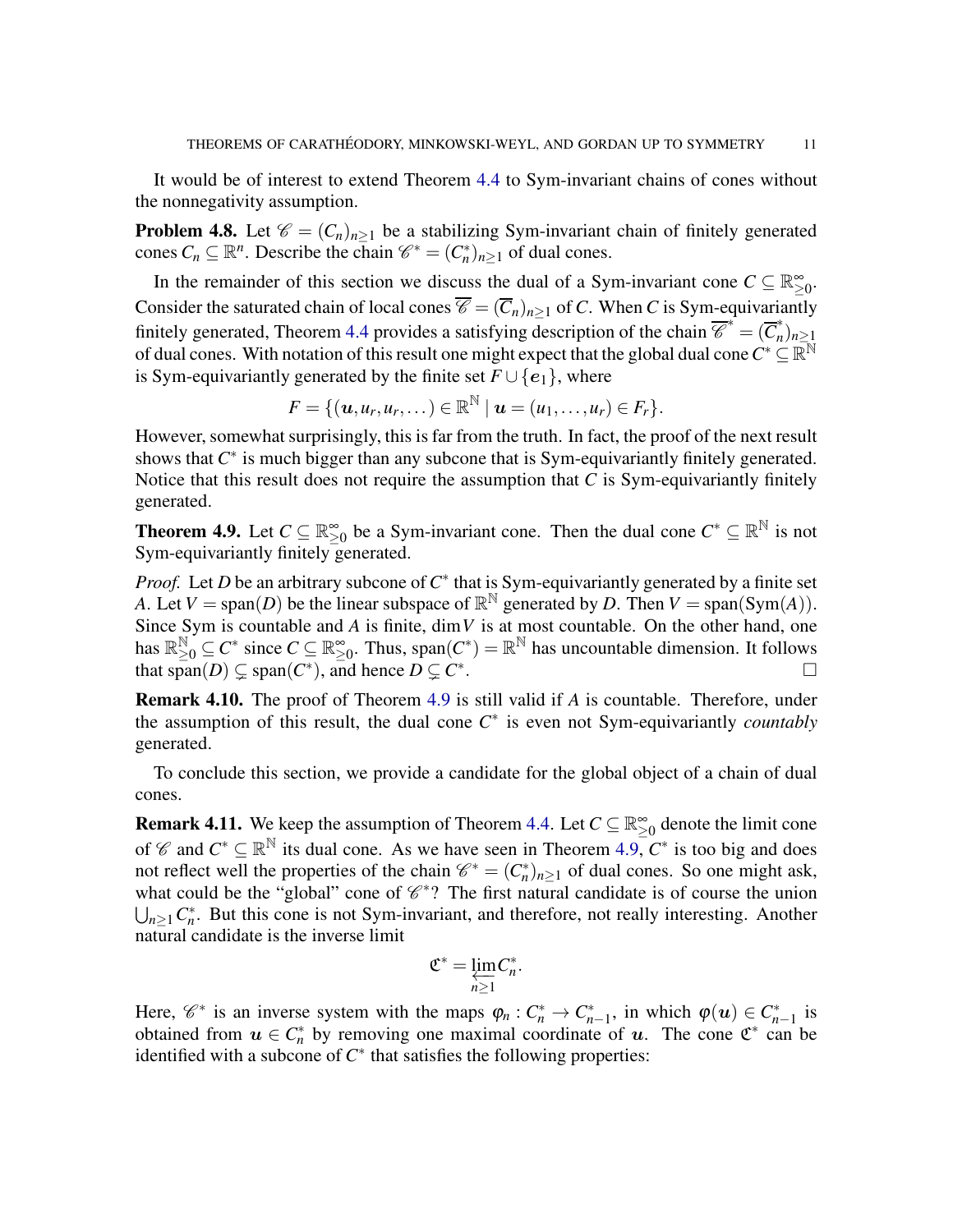- (i) each  $u \in \mathfrak{C}^*$ , viewed as a sequence of its coordinates, is a well-ordered sequence (i.e. every non-empty subsequence of  $u$  has a least element), and
- (ii) if  $u'$  is the subsequence of u consisting of r smallest elements of u, then  $u' \in C_r^*$ (recall that  $r = \text{ind}(\mathscr{C})$ ).

Evidently,  $\mathfrak{C}^*$  is Sym-invariant. Moreover,  $\mathfrak{C}^*$  is a proper subcone of  $C^*$  because  $u =$  $(1/n)_{n\geq 1} \in C^* \setminus \mathfrak{C}^*$ . It would be interesting to know whether  $\mathfrak{C}^*$  is Sym-equivariantly finitely generated and, more generally, how the properties of the chain  $\mathscr{C}^*$  are encoded in  $\mathfrak{C}^*$ .

## 5. CHAINS OF MONOIDS AND NORMALITY

<span id="page-11-1"></span>As a preparation for the next section, we discuss here chains of (normal) monoids. It is shown that the results for cones in Section [2](#page-2-0) have their monoid counterparts. In particular, the close relationship between cones and normal monoids is emphasized.

Recall that the monoid generated by  $A \subseteq \mathbb{Z}^{\mathbb{N}}$  is the submonoid

$$
\operatorname{mn}(A) = \left\{ \sum_{i=1}^k m_i \mathbf{a}_i \mid k \in \mathbb{N}, \ \mathbf{a}_i \in A, \ m_i \in \mathbb{Z}_{\geq 0} \right\} \subseteq \mathbb{Z}^{\mathbb{N}}.
$$

Replacing the conical operation cn with the monoidal operation mn, the notions defined for cones in Section [2,](#page-2-0) such as Sym*-equivariant finite generation,* Sym*-invariant chains, stabilizing chains*, etc., extend without difficulty to monoids. A monoid *M* ⊆ Z <sup>N</sup> is *positive* if the only element of *M* with the property that  $u \in M$  and  $-u \in M$  is 0. This is the case, e.g., when  $M \subseteq \mathbb{Z}_{\geq 0}^{\mathbb{N}}$ . It is known that if  $M \subseteq \mathbb{Z}^n$  (for some  $n \in \mathbb{N}$ ) is positive and finitely generated, then *M* has a unique minimal system of generators, called the *Hilbert basis* of *M* and denoted by  $\mathcal{H}(M)$  (see, e.g., [\[3,](#page-18-20) Definition 2.15]). Moreover, in this case,  $\mathcal{H}(M)$ consists of exactly the *irreducible* elements of *M*, i.e. those elements  $u \in M \setminus \{0\}$  with the property that if  $u = v + w$  for  $v, w \in M$ , then either  $v = 0$  or  $w = 0$ .

As a monoid counterpart of Corollary [2.2,](#page-4-1) the following result in fact says more: it also characterizes the stabilization of a chain of monoids through the stabilization of Hilbert bases. This new characterization, though simple, is essential for the next section. Let  $\|\cdot\|$ denote the 1-norm on  $\mathbb{R}^n$ , i.e.  $||u|| = |u_1| + \cdots + |u_n|$  for any  $u = (u_1, \ldots, u_n) \in \mathbb{R}^n$ .

<span id="page-11-0"></span>**Lemma 5.1.** Let  $M \subseteq \mathbb{Z}_>^{\infty}$  $\sum_{n=0}^{\infty}$  be a Sym-invariant monoid and let  $\overline{\mathcal{M}} = (\overline{M}_n)_{n \geq 1}$  with  $\overline{M}_n =$ *M* ∩  $\mathbb{Z}^n$  for  $n \geq 1$  be its saturated chain of local monoids. Let  $\mathcal{H}_n$  denote the Hilbert basis of  $\overline{M}_n$  for  $n \geq 1$ . Then the following are equivalent:

- (i) *M* is Sym-equivariantly finitely generated;
- (ii)  $\overline{\mathcal{M}}$  stabilizes and  $\overline{M}_n$  is finitely generated for all  $n \geq 1$ ;
- (iii) There exists an  $s \in \mathbb{N}$  such that  $\overline{M}_n$  is finitely generated by elements of support size at most *s* for all  $n > 1$ ;
- (iv)  $\mathcal{H}_n$  is finite and  $\mathcal{H}_n = \text{Sym}(n)(\mathcal{H}_m)$  for all  $n \geq m \gg 0$ ;
- (v)  $\|\mathcal{H}_n\| \le \|\mathcal{H}_m\| < \infty$  for all  $n \ge m \gg 0$ , where

$$
\|\mathscr{H}_n\|=\sup\{\|\boldsymbol{u}\|:\boldsymbol{u}\in\mathscr{H}_n\}.
$$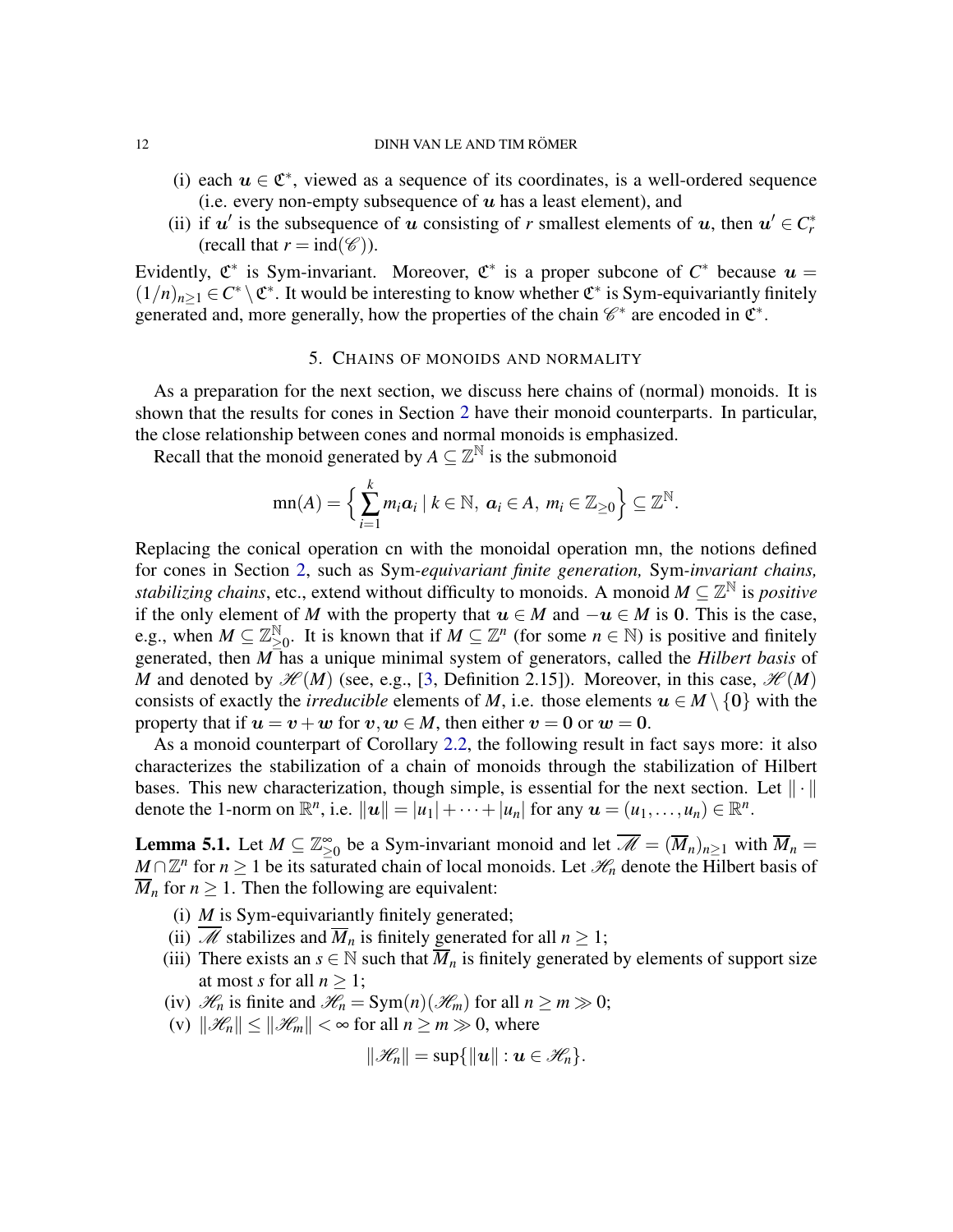*Proof.* The equivalence of (i), (ii), and (iii) follows from [\[10,](#page-18-0) Corollary 5.13] by an argument analogous to the one used in the proof of Corollary [2.2.](#page-4-1)

(ii)⇒(iv): Obviously,  $\mathcal{H}_n$  is finite for all  $n \geq 1$ . For the stabilization of Hilbert bases we first show that  $Sym(n)(\mathcal{H}_m) \subseteq \mathcal{H}_n$  for all  $n \geq m \geq 1$ . Since  $\overline{M}_n$  is  $Sym(n)$ -invariant,  $\mathcal{H}_n$  is also Sym(*n*)-invariant. So we only need to check that  $\mathcal{H}_m \subseteq \mathcal{H}_n$ . Let  $u \in \mathcal{H}_m$  and suppose  $u = u_1 + u_2$  with  $u_1, u_2 \in \overline{M}_n$ . Then the nonnegativity of the  $u_i$  yields

width $(u_i) \leq$  width $(u) \leq m$  for  $i = 1, 2$ .

Hence,  $u_i \in \overline{M}_n \cap \mathbb{Z}^m = \overline{M}_m$  for  $i = 1, 2$ . Since  $u \in \mathcal{H}_m$ , we conclude that either  $u_1 = 0$  or  $u_2 = 0$ , and therefore  $u \in \mathcal{H}_n$ .

Let us now prove the reverse inclusion for  $n \ge m \gg 0$  when  $\overline{\mathcal{M}}$  stabilizes. Since  $\mathcal{H}_m$  is a generating set of  $\overline{M}_n$ , it is evident that Sym $(n)(\mathcal{H}_m)$  is a generating set of mn(Sym $(n)(\overline{M}_m)$ ). So when  $\overline{M}_n = \text{mn}(\text{Sym}(n)(\overline{M}_m))$ , we must have  $\mathcal{H}_n \subseteq \text{Sym}(n)(\mathcal{H}_m)$ .

(iv)⇒(v): This is clear because  $||u|| = ||\sigma(u)||$  for every  $u \in \mathcal{H}_m$  and  $\sigma \in \text{Sym}(n)$ .

(v)⇒(iii): It is shown in the proof of the implication (ii)⇒(iv) that  $Sym(n)(\mathcal{H}_m) \subseteq \mathcal{H}_n$ for all  $n \ge m \ge 1$ . This implies  $\|\mathcal{H}_m\| \le \|\mathcal{H}_n\|$  for all  $n \ge m \ge 1$ . So by assumption,

$$
s := \sup\{\|\mathcal{H}_n\| : n \geq 1\} < \infty.
$$

From  $\|\mathcal{H}_n\| < \infty$  it follows that  $\mathcal{H}_n$  is a finite set for every  $n \geq 1$ . Furthermore, it is apparent that  $|\text{supp}(u)| \le ||u|| \le s$  for all  $u \in \mathcal{H}_n$  and  $n \ge 1$ . Hence,  $\overline{M}_n$  is generated by finitely many elements of support size at most *s* for all  $n \geq 1$ .

Let us now turn to normal monoids. For a monoid  $M \subseteq \mathbb{Z}^{\mathbb{N}}$  the *normalization* of M is defined to be

$$
\widehat{M} = \{ \boldsymbol{u} \in \mathbb{Z}^{\mathbb{N}} \mid k \boldsymbol{u} \in M \text{ for some } k \in \mathbb{N} \},
$$

and *M* is called *normal* if  $M = \hat{M}$ . One of the primary motivations for studying normal monoids comes from their intimate relationship with cones. In fact, for any cone  $C \subseteq \mathbb{R}^{\mathbb{N}}$ , the intersection  $M = C \cap \mathbb{Z}^{\mathbb{N}}$  is a normal monoid. Conversely, if  $M \subseteq \mathbb{Z}^{\mathbb{N}}$  is a monoid, then  $\widehat{M} = C \cap \mathbb{Z}^{\mathbb{N}}$  with  $C = \text{cn}(M) \subseteq \mathbb{R}^{\mathbb{N}}$ , and in particular,  $M = C \cap \mathbb{Z}^{\mathbb{N}}$  if *M* is normal.

For  $A \subseteq \mathbb{Z}^{\mathbb{N}}$  the normalization of the monoid  $mn(A)$  is denoted by  $\widehat{mn}(A)$ . In analogy to the cases of cones and monoids considered so far, one can also study normal monoids by using the operation  $\widehat{mn}$ . To distinguish between mn and  $\widehat{mn}$  in analogous notions, we will add the prefix "mn" when this operation is being used. More precisely, we say that a normal monoid  $M \subseteq \mathbb{Z}^{\mathbb{N}}$  is matikely generated if

 $M = \widehat{mn}(A)$  for a finite set  $A \subset \mathbb{Z}^{\mathbb{N}},$ 

and *M* is Sym-equivariantly mn-finitely generated if

<span id="page-12-0"></span> $M = \widehat{\text{mn}}(\text{Sym}(A))$  for a finite set  $A \subset \mathbb{Z}^{\mathbb{N}}$ .

Next consider a Sym-invariant chain of monoids  $\mathcal{M} = (M_n)_{n \geq 1}$  with  $M_n \subseteq \mathbb{Z}^n$  being normal for all  $n \ge 1$ . Since mn(Sym(n)( $M_m$ ))  $\subseteq M_n$  and  $M_n$  is normal, it holds that

(5) 
$$
\widehat{\text{mn}}(\text{Sym}(n)(M_m)) \subseteq M_n \text{ for all } n \geq m \geq 1.
$$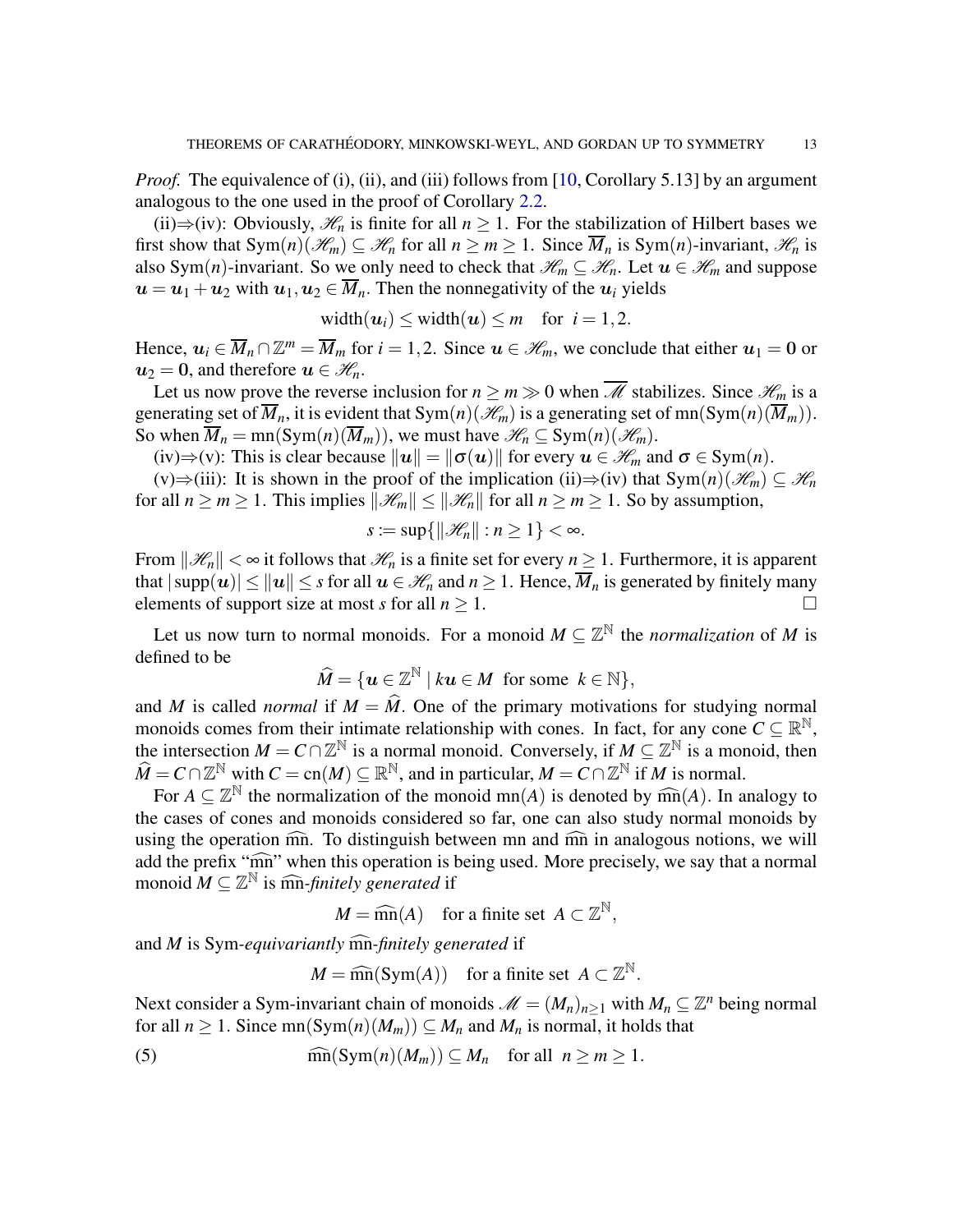Hence,  $\mathcal M$  is also a Sym-invariant chain with respect to the operation  $\widehat{mn}$ . We say that  $\mathcal M$  $\widehat{mn}$ -*stabilizes* if the inclusion in [\(5\)](#page-12-0) becomes an equality for all  $n \ge m \gg 0$ . It is natural to ask whether an  $\widehat{mn}$ -stabilizing chain of normal monoids also stabilizes (as a chain of monoids, i.e. with respect to the operation mn). As we will see in the next section (Corollary [6.10\)](#page-17-0), this is indeed the case under certain assumptions.

The above properties of normal monoids are related to the corresponding properties of cones as follows.

<span id="page-13-0"></span>**Proposition 5.2.** Let  $M \subseteq \mathbb{Z}^{\mathbb{N}}$  be a normal monoid and let  $C = \text{cn}(M)$ . Then  $M = \widehat{\text{mn}}(A)$  for some  $A \subseteq \mathbb{Z}^{\mathbb{N}}$  if and only if  $C = \text{cn}(A)$ . In particular, the following hold:

- (i)  $M$  is ma-finitely generated if and only if  $C$  is finitely generated.
- (ii)  $M$  is Sym-equivariantly mn-finitely generated if and only if  $C$  is Sym-equivariantly finitely generated.
- (iii) Let  $\mathcal{M} = (M_n)_{n \geq 1}$  be a chain of normal monoids  $M_n \subseteq \mathbb{Z}^n$  and let  $\mathcal{C} = (C_n)_{n \geq 1}$  with  $C_n = \text{cn}(M_n)$  for  $n \ge 1$ . Then *M* is Sym-invariant if and only if  $\mathcal C$  is Sym-invariant, and when this is the case,  $\mathcal{M}$  mm-stabilizes if and only if  $\mathcal{C}$  stabilizes.

*Proof.* First assume  $M = \widehat{mn}(A)$ . Since

$$
cn(A) \subseteq cn(M) = cn(\widehat{mn}(A)) \subseteq cn(cn(A)) = cn(A),
$$

equalities must hold throughout and thus  $C = cn(M) = cn(A)$ .

Now assume that  $C = cn(A)$  for some  $A \subseteq \mathbb{Z}^{\mathbb{N}}$ . Then evidently  $\widehat{mn}(A) \subseteq C \cap \mathbb{Z}^{\mathbb{N}} = M$ . To prove the reverse inclusion, let  $u \in M$ . Then we can write  $u = \sum_{i=1}^{n} u_i$  $\sum_{i=1}^n \lambda_i \mathbf{a}_i$  with  $\lambda_i \geq 0$  and  $a_i \in A$ . Since u and the  $a_i$  have integral coordinates, the coefficients  $\lambda_i$  must be rational. So there exists  $k \in \mathbb{N}$  such that  $ku = \sum_{i=1}^{n} m_i a_i$  with  $m_i \in \mathbb{Z}_{\geq 0}$ . This means that  $ku \in \text{mn}(A)$ , and hence  $u \in \widehat{mn}(A)$ .

Statements (i) and (ii) follow immediately from what we have just shown. For (iii), it is enough to check that  $cn(Sym(n)(C_m)) = cn(Sym(n)(M_m))$  for  $n \ge m \ge 1$ . This results from

$$
cn(Sym(n)(C_m)) = cn(Sym(n)(cn(M_m))) \subseteq cn(cn(Sym(n)(M_m))) = cn(Sym(n)(M_m)),
$$

where the inclusion is due to [\[10,](#page-18-0) Lemma 5.3].  $\Box$ 

We conclude this section with the following normal monoid analogue of Corollary [2.2](#page-4-1) that is obtained by combining this result and the previous proposition.

**Lemma 5.3.** Let  $M \subseteq \mathbb{Z}_>^{\infty}$  $\sum_{n=0}^{\infty}$  be a Sym-invariant normal monoid and let  $\overline{\mathscr{M}} = (\overline{M}_n)_{n \geq 1}$  be its saturated chain of local monoids. Then the following are equivalent:

- (i)  $M$  is Sym-equivariantly  $\widehat{mn}$ -finitely generated;
- (ii) M mn-stabilizes and  $M_n$  is mn-finitely generated for all  $n \ge 1$ ;
- (iii) There exists an  $s \in \mathbb{N}$  such that  $\overline{M}_n$  is manifiely generated by elements of support size at most *s* for all  $n \geq 1$ .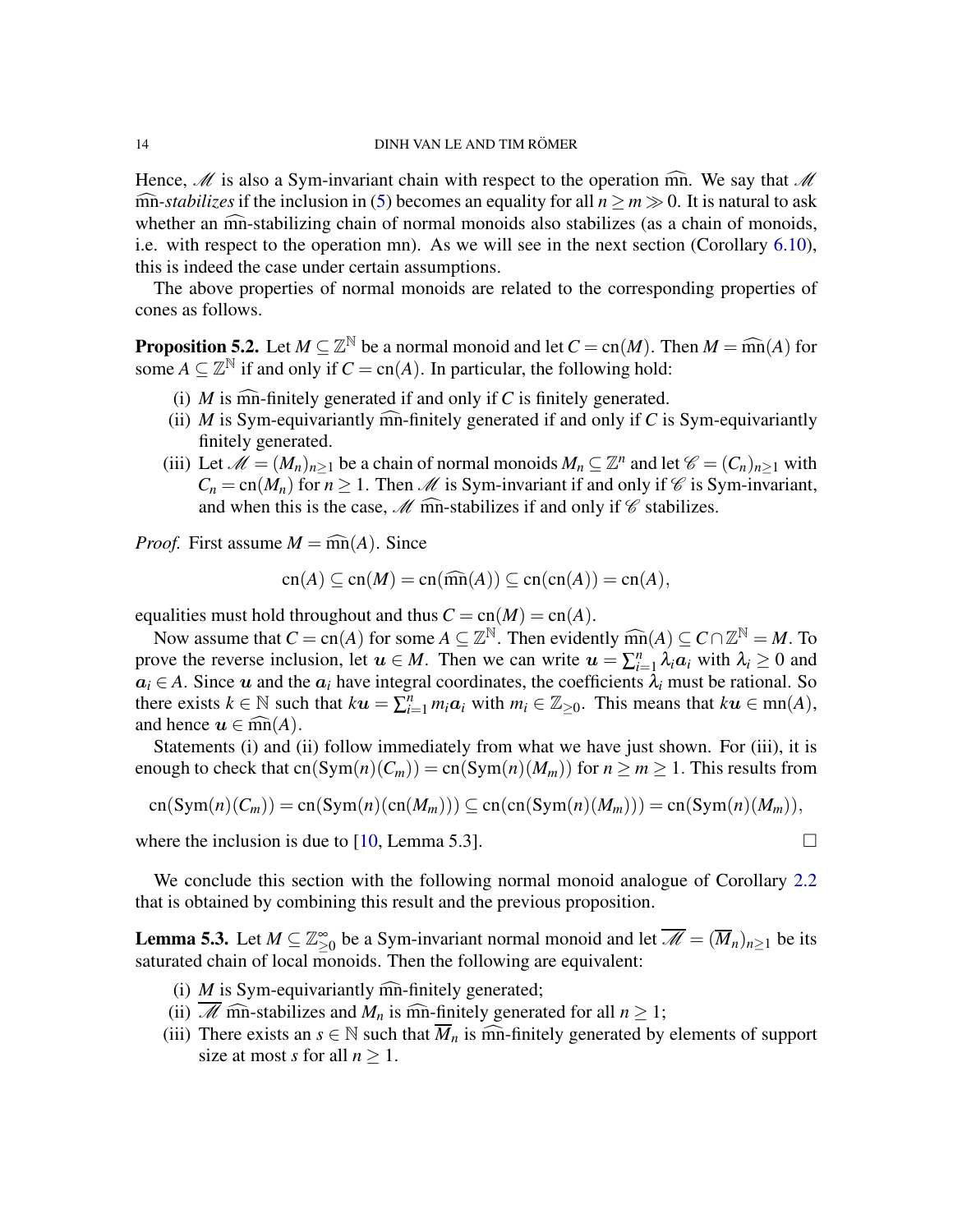### 6. EQUIVARIANT GORDAN'S LEMMA

<span id="page-14-2"></span>The classical lemma of Gordan states that if  $C \subseteq \mathbb{R}^n$  is a finitely generated rational cone, then  $M = C \cap \mathbb{Z}^n$  is a finitely generated normal monoid (see, e.g., [\[3,](#page-18-20) Lemma 2.9]). Here, the rationality of *C* means that *C* is generated by elements with rational coordinates. The main result of this section is the following equivariant version of Gordan's lemma.

<span id="page-14-0"></span>**Theorem 6.1.** Let  $C \subseteq \mathbb{R}^{\infty}$  $\sum_{\geq 0}^{\infty}$  be a Sym-equivariantly finitely generated rational cone. Then  $M = C \cap \mathbb{Z}^{\infty}$  is a Sym-equivariantly finitely generated normal monoid.

The main idea to prove this result is to pass to the saturated chains  $\overline{\mathscr{C}}$  and  $\overline{\mathscr{M}}$  of local cones and monoids, apply Gordan's lemma to these local objects, and then go back to the global cone and monoid by using Corollary [2.2](#page-4-1) and Lemma [5.1.](#page-11-0) In order to be able to apply Corollary [2.2](#page-4-1) and Lemma [5.1,](#page-11-0) we first characterize the stabilization of chains of cones and monoids.

<span id="page-14-1"></span>**Lemma 6.2.** Let  $\mathscr{C} = (C_n)_{n \geq 1}$  be a Sym-invariant chain of cones with  $C_n \subseteq \mathbb{R}_{\geq 0}^n$  being finitely generated for all  $n > 1$ . Assume further that  $\mathscr C$  is eventually saturated. Then the following are equivalent:

- (i)  $\mathscr C$  stabilizes;
- (ii) When  $n \gg 0$  and  $u = (u_1, \ldots, u_n) \in C_n$ , there exists  $\sigma \in \text{Sym}(n)$  such that

 $(u_{\sigma^{-1}(1)},...,u_{\sigma^{-1}(n-2)},u_{\sigma^{-1}(n-1)}+u_{\sigma^{-1}(n)})\in C_{n-1}.$ 

To prove this result, we need a simple but useful property of symmetric cones.

<span id="page-14-3"></span>**Lemma 6.3.** Let  $C \subseteq \mathbb{R}^n$  be a Sym(*n*)-invariant cone. If  $u = (u_1, \ldots, u_n) \in C$  and  $v_{n-1}, v_n$ lie between  $u_{n-1}$  and  $u_n$  such that  $v_{n-1} + v_n = u_{n-1} + u_n$ , then  $(u_1, \ldots, u_{n-2}, v_{n-1}, v_n) \in C$ .

*Proof.* Since *C* is Sym(*n*)-invariant,  $u' = (u_1, \ldots, u_{n-2}, u_n, u_{n-1}) \in C$ . By assumption, there exists  $\lambda \in [0,1]$  such that

$$
v_{n-1} = \lambda u_{n-1} + (1 - \lambda)u_n \quad \text{and} \quad v_n = (1 - \lambda)u_{n-1} + \lambda u_n.
$$

Thus,  $(u_1, ..., u_{n-2}, v_{n-1}, v_n) = \lambda \mathbf{u} + (1 - \lambda) \mathbf{u}' \in C.$ 

This lemma immediately gives the following.

<span id="page-14-4"></span>Corollary 6.4. Let  $M \subseteq \mathbb{Z}^n$  be a Sym $(n)$ -invariant normal monoid. If  $u = (u_1, \ldots, u_n) \in M$ and  $v_{n-1}, v_n$  are integers lying between  $u_{n-1}$  and  $u_n$  such that  $v_{n-1} + v_n = u_{n-1} + u_n$ , then  $(u_1, \ldots, u_{n-2}, v_{n-1}, v_n) \in M$ .

Let us now prove Lemma [6.2.](#page-14-1)

*Proof of Lemma* [6.2.](#page-14-1) Since both statements depend only on  $C_n$  with  $n \gg 0$ , it is harmless to assume that  $\mathscr C$  is saturated.

(i)⇒(ii): Suppose  $\mathscr C$  stabilizes. Then by Corollary [2.2,](#page-4-1) we can find a finite uniform bound *s* for the support sizes of the generators of  $C_m$  for all  $m \geq 1$ .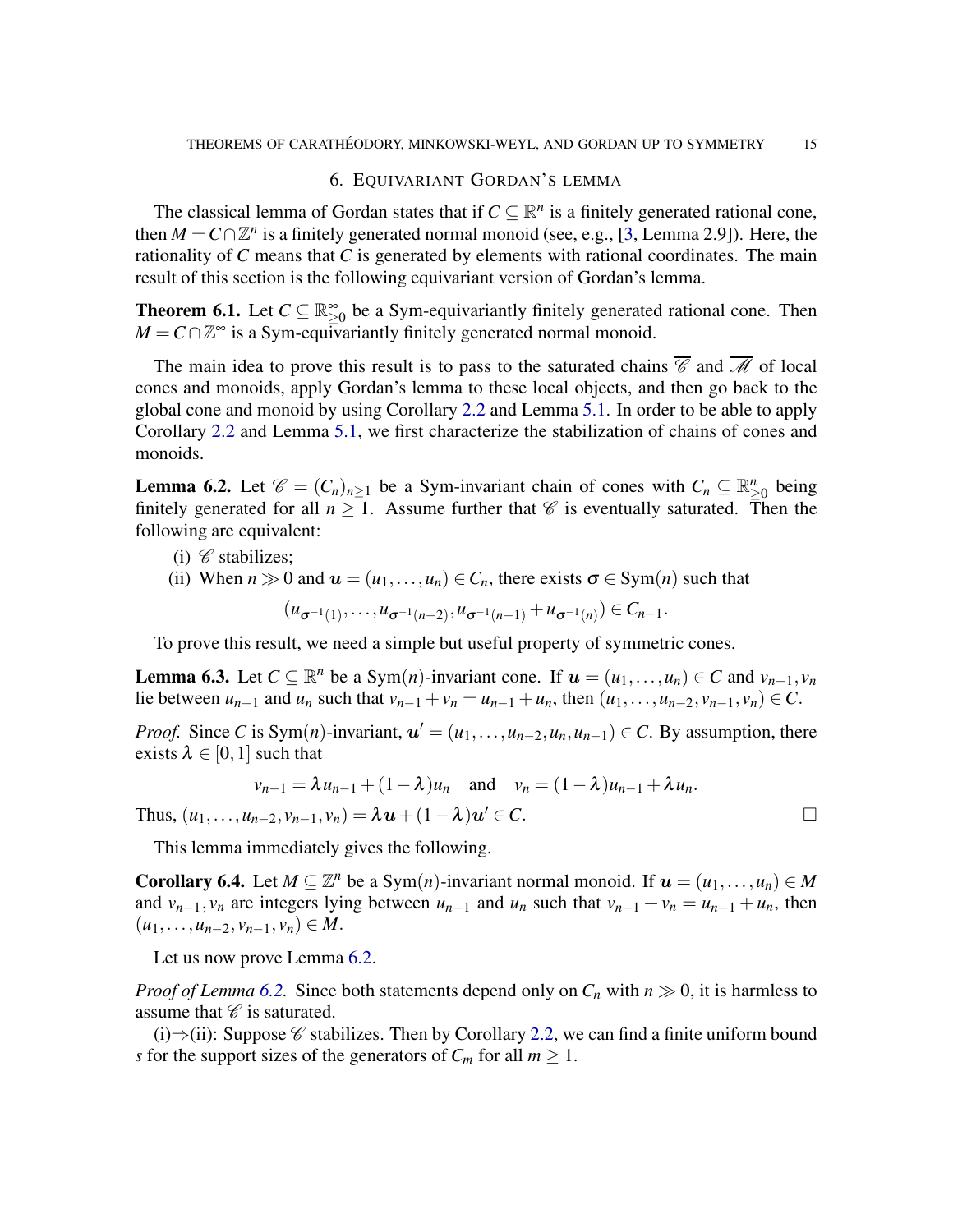Let  $n \geq 1$  and  $u \in C_n$ . By Carathéodory's theorem there exist generators  $v_1, \ldots, v_n$  of  $C_n$ and  $\lambda_1, \ldots, \lambda_n \geq 0$  such that  $\boldsymbol{u} = \sum_{i=1}^n \lambda_i \boldsymbol{v}_i$ . For  $j \in [n]$  set

<span id="page-15-1"></span>
$$
T_j = \{i \in [n] \mid j \in \text{supp}(\boldsymbol{v}_i)\}.
$$

Then double counting yields

(6) 
$$
\sum_{j=1}^{n} |T_j| = \sum_{i=1}^{n} |\text{supp}(v_i)| \le ns.
$$

Replacing u with  $\sigma(u)$  for some  $\sigma \in \text{Sym}(n)$ , if necessary, we may assume that  $T_n$  has the smallest cardinality among the  $T_j$ . Then from [\(6\)](#page-15-1) we get  $|T_n| \leq s$ . For simplicity suppose  $T_n = \{1, \ldots, k\}$  with  $k \leq s$ . Note that  $\sum_{i=1}^k |\text{supp}(v_i)| \leq ks$ . So for  $n > s^2 \geq ks$ , there exists  $l \in [n] \setminus \bigcup_{i=1}^k \text{supp}(v_i)$ . Again by using the action of some  $\sigma' \in \text{Sym}(n)$  we may assume that  $l = n - 1$ . Then  $supp(v_i) \subseteq [n] \setminus \{n-1\}$  for  $i = 1, ..., k$  and  $supp(v_j) \subseteq [n-1]$  for  $i = k+1,...,n$ . Now let  $\pi \in \text{Sym}(n)$  be the transposition  $(n-1, n)$  that swaps  $n-1$  and  $n$ . Then  $\text{supp}(\pi(\mathbf{v}_i)) \subseteq [n-1]$  for  $i = 1, ..., k$ . It follows that

$$
(u_1,\ldots,u_{n-2},u_{n-1}+u_n)=\sum_{i=1}^k \lambda_i \pi(v_i)+\sum_{j=k+1}^n \lambda_j v_j\in C_n\cap \mathbb{R}^{n-1}=C_{n-1},
$$

where the last equality holds because of the assumption that  $\mathscr C$  is saturated.

(ii) $\Rightarrow$ (i): Let  $n \gg 0$  and  $u = (u_1, \ldots, u_n) \in C_n$ . Then up to an action of some  $\sigma \in \text{Sym}(n)$ we have that  $(u_1, \ldots, u_{n-2}, u_{n-1} + u_n) \in C_{n-1}$ . This implies

$$
(u_1,\ldots,u_{n-2},u_{n-1}+u_n,0)\in \mathrm{cn}(\mathrm{Sym}(n)(C_{n-1})).
$$

Now applying Lemma [6.3](#page-14-3) to the cone cn(Sym(*n*)( $C_{n-1}$ )), one gets  $u \in cn(Sym(n)(C_{n-1}))$ . Hence,  $C_n = \text{cn}(\text{Sym}(n)(C_{n-1}))$  for all  $n \gg 0$ , which means that  $\mathscr C$  stabilizes.

Lemma [6.2](#page-14-1) has the following monoid counterpart.

<span id="page-15-0"></span>**Lemma 6.5.** Let  $\mathcal{M} = (M_n)_{n \geq 1}$  be a Sym-invariant chain of monoids with  $M_n \subseteq \mathbb{Z}_p^n$  $_{\geq 0}^n$  being normal and finitely generated for all  $n \geq 1$ . Assume further that  $\mathcal M$  is eventually saturated. Then the following are equivalent:

- (i)  $M$  stabilizes;
- (ii) When  $n \gg 0$  and  $u = (u_1, \ldots, u_n) \in M_n$ , there exists  $\sigma \in \text{Sym}(n)$  such that

$$
(u_{\sigma^{-1}(1)},\ldots,u_{\sigma^{-1}(n-2)},u_{\sigma^{-1}(n-1)}+u_{\sigma^{-1}(n)})\in M_{n-1}.
$$

Before proving this result, let us note the following consequence of Lemma [6.2.](#page-14-1)

<span id="page-15-2"></span>Corollary 6.6. Under the assumptions of Lemma [6.5,](#page-15-0) the following are equivalent:

- (i)  $M \widehat{mn}$ -stabilizes;
- (ii) When  $n \gg 0$  and  $u = (u_1, \ldots, u_n) \in M_n$ , there exists  $\sigma \in \text{Sym}(n)$  such that

$$
(u_{\sigma^{-1}(1)},\ldots,u_{\sigma^{-1}(n-2)},u_{\sigma^{-1}(n-1)}+u_{\sigma^{-1}(n)})\in M_{n-1}.
$$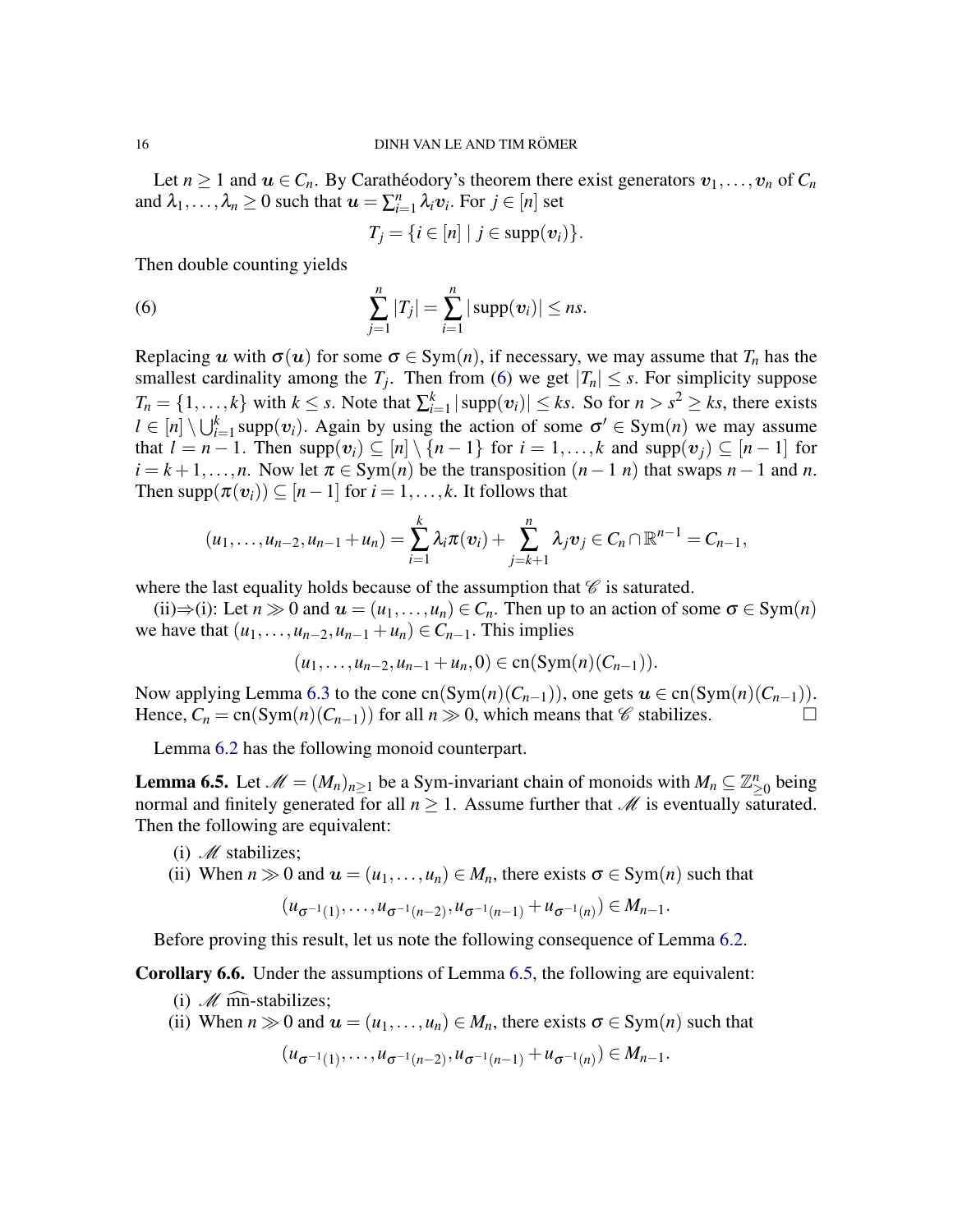*Proof.* (i) $\Rightarrow$ (ii): This follows easily from Proposition [5.2](#page-13-0) and Lemma [6.2.](#page-14-1)

(ii)⇒(i): One argues almost analogously to the implication (ii)⇒(i) of Lemma [6.2.](#page-14-1) The only difference is that Lemma [6.3](#page-14-3) is now replaced by Corollary [6.4.](#page-14-4)  $\Box$ 

Now we give the proof of Lemma [6.5.](#page-15-0)

*Proof of Lemma [6.5.](#page-15-0)* As in the proof of Lemma [6.2,](#page-14-1) we may assume that *M* is saturated.

(i)⇒(ii): This follows from Corollary [6.6](#page-15-2) since if  $M$  stabilizes, then also mn-stabilizes.

(ii)⇒(i): Let  $\mathcal{H}_n$  denote the Hilbert basis of  $M_n$ . By Lemma [5.1,](#page-11-0) it is enough to show that  $\|\mathcal{H}_n\|$  ≤  $\|\mathcal{H}_{n-1}\|$  for  $n \gg 0$ . Let  $n \gg 0$  and  $u = (u_1, \ldots, u_n) \in \mathcal{H}_n$ . Then up to an action of some  $\sigma \in \text{Sym}(n)$  we have that

$$
u'=(u_1,\ldots,u_{n-2},u_{n-1}+u_n)\in M_{n-1}.
$$

Since  $||u|| = ||u'||$ , the desired inequality will follow if we can show that  $u' \in \mathcal{H}_{n-1}$ . If this were not the case, then there would exist  $v' = (v_1, \ldots, v_{n-1}), w' = (w_1, \ldots, w_{n-1}) \in M_{n-1}$ such that  $u' = v' + w'$ . This gives, in particular, that  $u_{n-1} + u_n = v_{n-1} + w_{n-1}$ . Without loss of generality we may assume  $u_{n-1} \le v_{n-1}$ . Since  $v' = (v_1, \ldots, v_{n-1}, 0) \in M_n$ , it follows from Corollary [6.4](#page-14-4) that  $v = (v_1, \ldots, v_{n-2}, u_{n-1}, v_{n-1} - u_{n-1}) \in M_n$ . On the other hand, we see that  $w = (w_1, \ldots, w_{n-2}, 0, w_{n-1}) \in M_n$  because  $w' = (w_1, \ldots, w_{n-1}, 0) \in M_n$ . Now from  $u' = v' + w'$  we get  $u = v + w$ . But this contradicts the assumption that  $u \in \mathcal{H}_n$ .

With Lemmas  $6.2$  and  $6.5$  in hand, we are now ready to prove Theorem  $6.1$ .

*Proof of Theorem [6.1.](#page-14-0)* Consider the saturated chains  $\overline{\mathscr{C}} = (\overline{C}_n)_{n>1}$  and  $\overline{\mathscr{M}} = (\overline{M}_n)_{n>1}$  of C and *M*, respectively. By Corollary [2.2,](#page-4-1)  $\overline{\mathscr{C}}$  stabilizes and  $\overline{C}_n$  is a finitely generated rational cone for all  $n \ge 1$ . So by Gordan's lemma, each  $\overline{M}_n$  is a finitely generated normal monoid. Now combining Lemmas [6.2](#page-14-1) and [6.5](#page-15-0) we deduce that  $\overline{\mathcal{M}}$  also stabilizes. Therefore, *M* is a Sym-equivariantly finitely generated normal monoid by Lemma [5.1.](#page-11-0)

Gordan's lemma is known to be false without the rationality assumption of the cone; see, e.g., [\[3,](#page-18-20) Exercise 2.6]. The next example shows a similar situation in the equivariant setting.

**Example 6.7.** Let  $u = (1, a) \in \mathbb{R}^2$  with  $a > 1$  an irrational number. Consider the cone

$$
C = \mathrm{cn}(\mathrm{Sym}(\boldsymbol{u})) \subseteq \mathbb{R}_{\geq 0}^{\infty}.
$$

We show that the monoid  $M = C \cap \mathbb{Z}^{\infty}$  is not Sym-equivariantly finitely generated. Indeed, let  $\overline{\mathscr{C}} = (\overline{C}_n)_{n \geq 1}$  and  $\overline{\mathscr{M}} = (\overline{M}_n)_{n \geq 1}$  be saturated chains of *C* and *M*. By Lemma [5.1,](#page-11-0) it is enough to prove that  $\overline{M}_n$  is not finitely generated for all  $n \geq 2$ . Assume on the contrary that there exists  $n \ge 2$  such that  $\overline{M}_n$  is finitely generated, say, by  $v_i = (v_{i1}, \ldots, v_{in})$  for  $i = 1, \ldots, m$ . Observe that  $\overline{\mathscr{C}}$  is exactly the chain examined in Example [4.7.](#page-9-1) Since  $v_i \in \overline{C}_n$ , it follows from Example [4.7](#page-9-1) that

 $a(v_{i1} + \cdots + v_{i,n-1}) - v_{in} > 0$  for  $i = 1, \ldots, m$ ,

where the inequalities are strict because  $a \notin \mathbb{Q}$  and  $v_{ij} \in \mathbb{Z}$ . Set

$$
\delta = \min \{ a(v_{i1} + \dots + v_{i,n-1}) - v_{in} \mid 1 \le i \le m \} > 0.
$$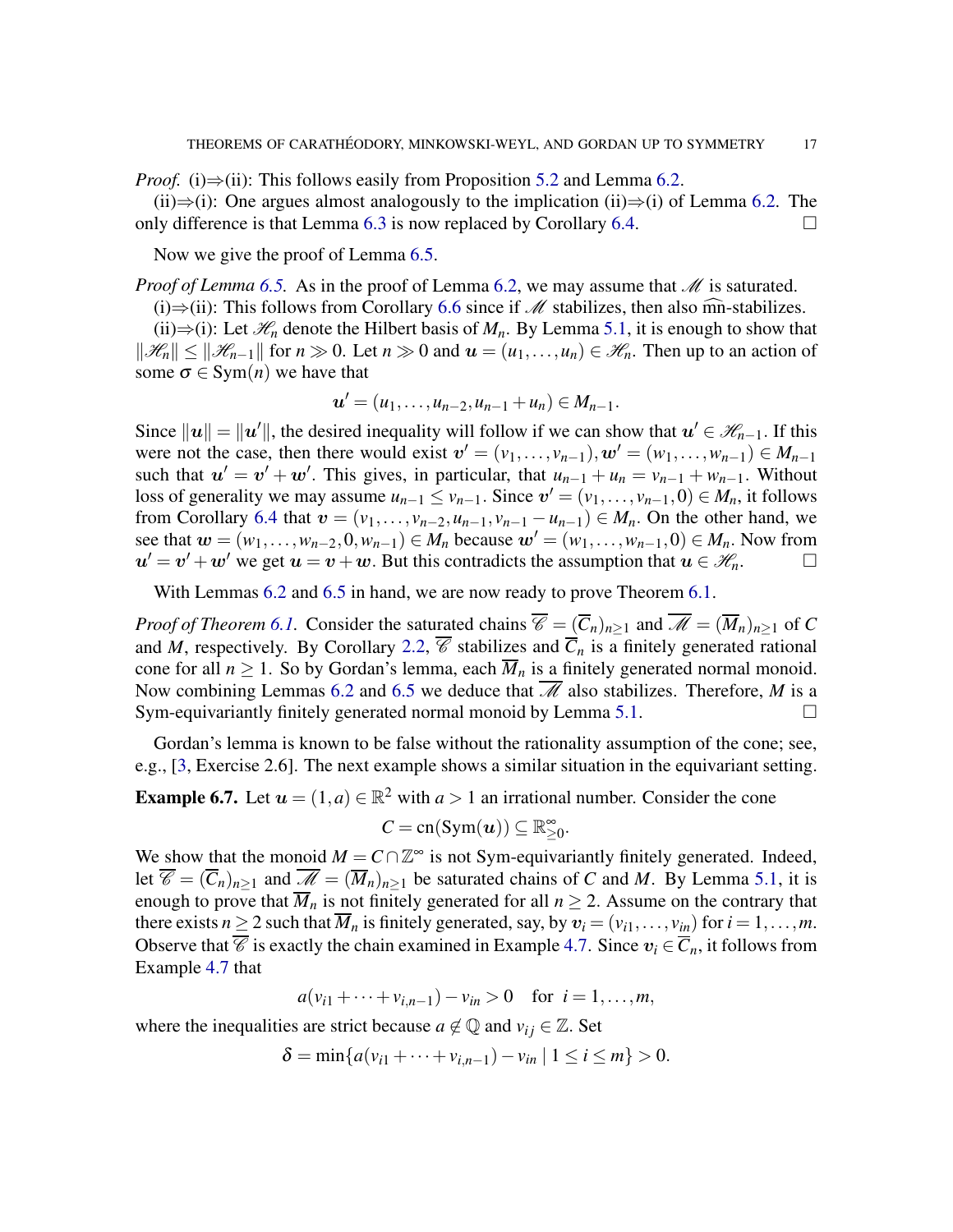Obviously, one can choose  $u = (u_1, \ldots, u_n) \in \mathbb{Z}_{\geq 0}^n$  with  $u_1 \leq \cdots \leq u_n$  such that

<span id="page-17-1"></span>(7)  $0 < a(u_1 + \cdots + u_{n-1}) - u_n < \delta.$ 

By Example [4.7,](#page-9-1) this implies  $u \in \overline{C}_n$ . Hence  $u \in \overline{M}_n$ . Now using [\(7\)](#page-17-1) one checks easily that u does not belong to the monoid generated by  $v_1, \ldots, v_m$ , a contradiction.

Finally, let us derive some easy consequences of Theorem [6.1](#page-14-0) and its proof. First of all, we have the following local version of Theorem [6.1,](#page-14-0) which is essentially an immediate step in the proof of this theorem.

**Corollary 6.8.** Let  $\mathcal{C} = (C_n)_{n>1}$  be a stabilizing Sym-invariant chain of finitely generated rational cones with  $C_n \subseteq \mathbb{R}_{\geq 0}^n$  for  $n \geq 1$ . Then  $\mathcal{M} = (M_n)_{n \geq 1}$  with  $M_n = C_n \cap \mathbb{Z}^n$  for  $n \geq 1$  is a stabilizing Sym-invariant chain of finitely generated normal monoids.

*Proof.* First, Gordan's lemma implies that each normal monoid *M<sup>n</sup>* is finitely generated. Let  $C = \bigcup_{n \geq 1} C_n$  and  $M = \bigcup_{n \geq 1} M_n$ . Then  $M = C \cap \mathbb{Z}^{\infty}$ . Using Lemma [2.1](#page-4-0) we know that *C* is a Sym-equivariantly finitely generated rational cone. Hence, *M* a is Sym-equivariantly finitely generated monoid by Theorem [6.1.](#page-14-0) The desired conclusion thus follows from [\[10,](#page-18-0) Corollary  $\overline{5.13}$ ].

The next result extends [\[3,](#page-18-20) Corollary 2.10] to the equivariant setting.

**Corollary 6.9.** Let  $M \subseteq \mathbb{Z}_\geq^{\infty}$  $\sum_{n=0}^{\infty}$  be a Sym-invariant monoid, *M* the normalization of *M*, and  $C = cn(M)$ . Then the following are equivalent:

- (i) *M* is Sym-equivariantly finitely generated;
- (ii)  $\hat{M}$  is Sym-equivariantly finitely generated;
- (iii)  $\hat{M}$  is Sym-equivariantly mn-finitely generated;
- (iv) *C* is Sym-equivariantly finitely generated.

*Proof.* The implications (i)⇒(iv) and (ii)⇒(iii) are obvious. By Proposition [5.2,](#page-13-0) (iii) and (iv) are equivalent since  $C = cn(\hat{M})$ . Finally, the implication (iv) $\Rightarrow$ (ii) follows from Theorem [6.1.](#page-14-0)  $\Box$ 

Obviously, a stabilizing Sym-invariant chains of normal monoids also mn-stabilizes. The <sup>c</sup> next corollary gives the condition under which the converse of this also holds.

<span id="page-17-0"></span>**Corollary 6.10.** Let  $\mathcal{M} = (M_n)_{n \geq 1}$  be a Sym-invariant chain of finitely generated normal monoids with  $M_n \subseteq \mathbb{Z}_{\geq 0}^n$  for  $n \geq 1$ . Then the following are equivalent:

- (i)  $M$  stabilizes;
- (ii)  $M \widehat{mn}$ -stabilizes.

*Proof.* We prove (ii) $\Rightarrow$ (i). In order to apply Lemma [6.5](#page-15-0) and Corollary [6.6,](#page-15-2) it suffices to show that M is eventually saturated. Let  $\mathcal{C} = (C_n)_{n \geq 1}$  with  $C_n = \text{cn}(M_n)$  for  $n \geq 1$ . Then by Proposition [5.2,](#page-13-0)  $\mathscr C$  is a stabilizing Sym-invariant chain of finitely generated cones. So from Lemma [2.1](#page-4-0) it follows that  $\mathscr C$  is eventually saturated. As  $M_n = C_n \cap \mathbb Z^n$  for  $n \geq 1$ , the chain  $M$  is also eventually saturated, as desired.